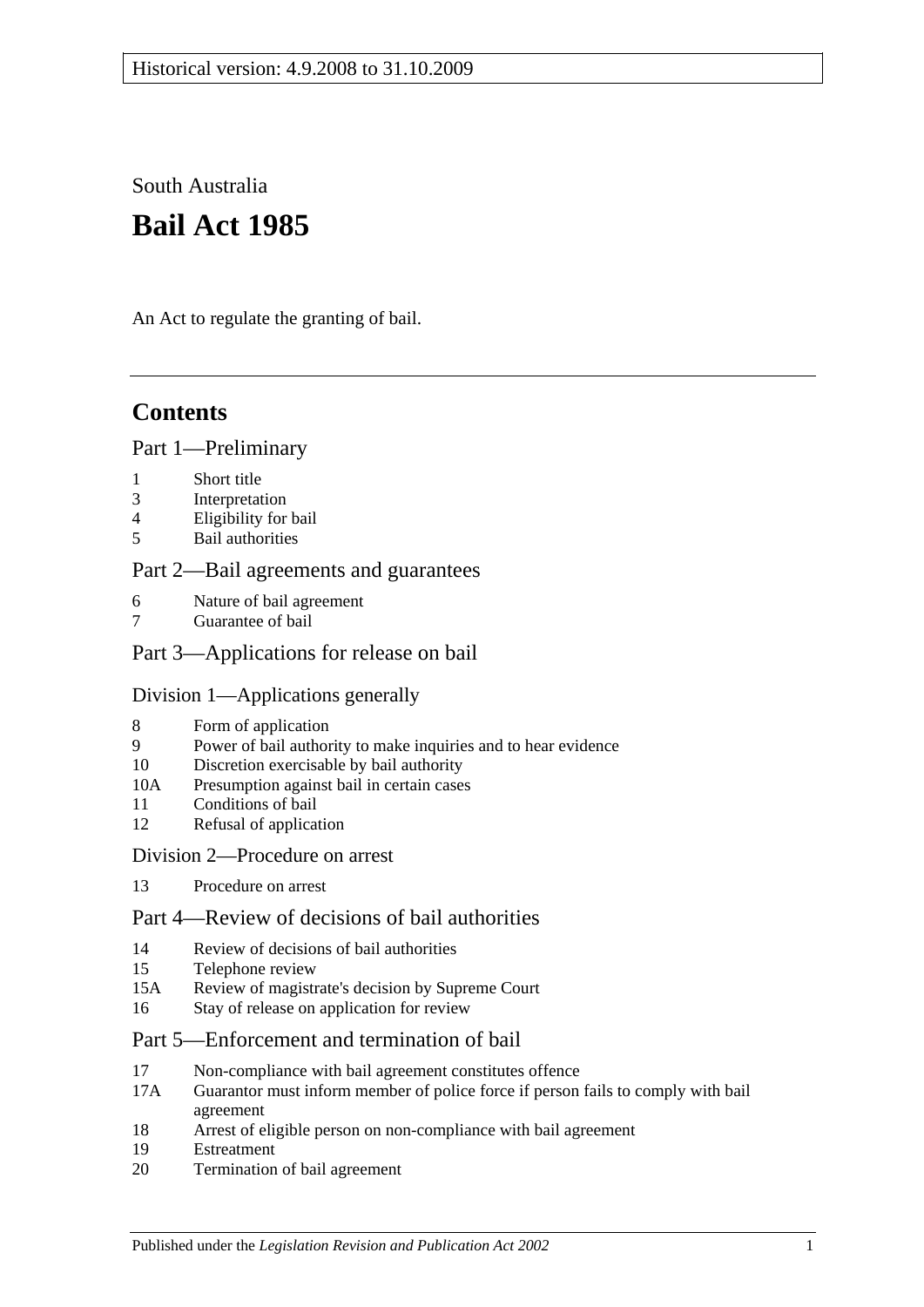#### [Part 6—Miscellaneous](#page-15-1)

- 21 [Evidence](#page-15-2)
- 21A [Applications on behalf of the Crown](#page-15-3)
- 21B [Intervention programs](#page-15-4)
- 21C [Power of delegation—intervention program manager](#page-16-0)
- 22 [False information on bail applications](#page-17-0)
- 23 [Period of release on bail not to count as part of sentence](#page-17-1)
- 24 [Act not to affect provisions relating to restraining orders](#page-17-2)
- 25 [Non-application of 48 Geo. III c. 58 in this State](#page-17-3)
- 26 [Regulations](#page-17-4)

[Legislative history](#page-18-0)

# <span id="page-1-0"></span>**The Parliament of South Australia enacts as follows:**

# **Part 1—Preliminary**

#### <span id="page-1-1"></span>**1—Short title**

This Act may be cited as the *Bail Act 1985*.

#### <span id="page-1-2"></span>**3—Interpretation**

(1) In this Act, unless the contrary intention appears—

*bail authority* means a court or person constituted as a bail authority by or under [section](#page-3-0) 5;

*case manager* means a person responsible for supervision of a person's participation in an intervention program;

*child* means a person who was, on the day on which an offence was allegedly committed by that person, under the age of 18 years;

*community corrections officer* means—

- (a) in relation to a child—an officer or employee of an administrative unit of the Public Service whose duties include the supervision of young offenders in the community;
- (b) in any other case—an officer or employee of an administrative unit of the Public Service whose duties include the supervision of adult offenders in the community;

*eligible person* means a person who is eligible to apply for release on bail under [section](#page-2-0) 4;

*financial condition*, in relation to bail, means a condition requiring an applicant for bail to provide security or obtain guarantees, or requiring a guarantor to provide security; and *non-financial condition* has a correlative meaning;

*guarantee* means an agreement under [section](#page-5-0) 7;

*guarantor* means a person who enters into a guarantee;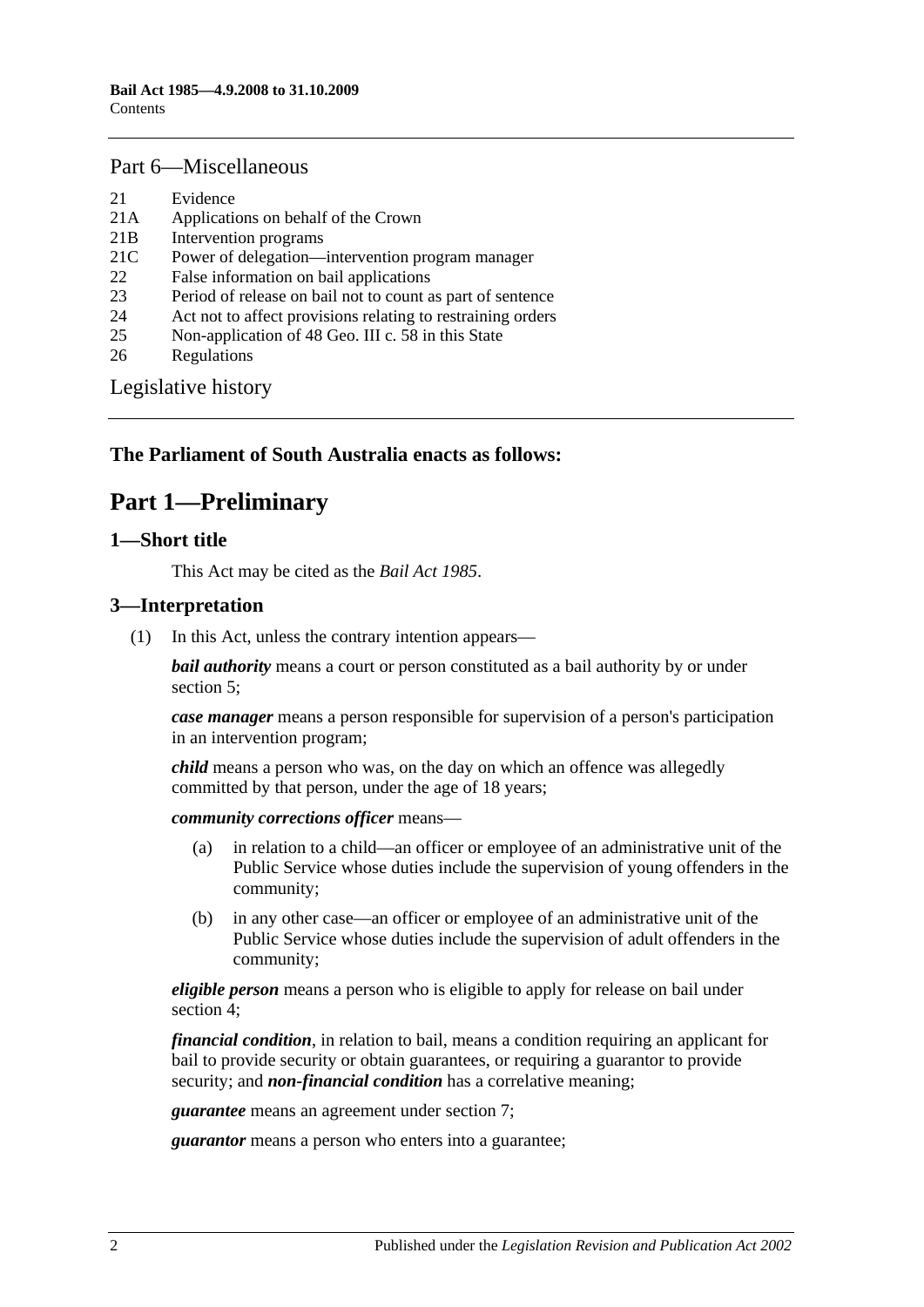*guardian*, in relation to a child, means a parent of the child and any person who is the legal guardian of the child or who has the immediate custody and control of the child;

*intervention program* means a program that provides—

- (a) supervised treatment; or
- (b) supervised rehabilitation; or
- (c) supervised behaviour management; or
- (d) supervised access to support services; or
- (e) a combination of any one or more of the above,

designed to address behavioural problems (including problem gambling), substance abuse or mental impairment;

*intervention program manager* means a person employed by the South Australian Courts Administration Authority to have general oversight of intervention programs and coordinate the implementation of relevant court orders (and includes a delegate of such a person);

*telephone* includes any telecommunication device for the transmission of speech;

*victim*, in relation to an offence, means a person who allegedly suffers injury in consequence of the commission of the offence;

*working day* means any day except a Sunday or other public holiday.

(2) For the purposes of this Act, a person will be taken to have been convicted of an offence if a formal finding of guilt has been made against that person by a court whether or not the court proceeds to record a conviction.

#### <span id="page-2-0"></span>**4—Eligibility for bail**

- (1) The following persons are eligible for release on bail under this Act:
	- (a) a person who has been taken into custody—
		- (i) on a charge of an offence; or
		- (ii) in the case of a child—on suspicion of having committed an offence;
	- (b) a person who has been convicted of an offence but has not been sentenced for that offence;
	- (c) a person who has been convicted of, and sentenced for, an offence but has not exhausted all rights of appeal against the conviction or sentence, or to have it reviewed;
	- (d) a person who is appearing before a court for allegedly failing to observe a condition of a recognizance;
	- (e) a person who appears before a court in answer to a summons (including a person who so appears as a witness);
	- (f) a person who has been arrested on a warrant and is appearing or is to appear before a court as a witness.
- (2) Where a person who has been arrested is being detained pursuant to the *[Summary](http://www.legislation.sa.gov.au/index.aspx?action=legref&type=act&legtitle=Summary%20Offences%20Act%201953)  [Offences Act](http://www.legislation.sa.gov.au/index.aspx?action=legref&type=act&legtitle=Summary%20Offences%20Act%201953) 1953* for a purpose related to the investigation of an offence, the person is not eligible for release on bail until the end of that detention.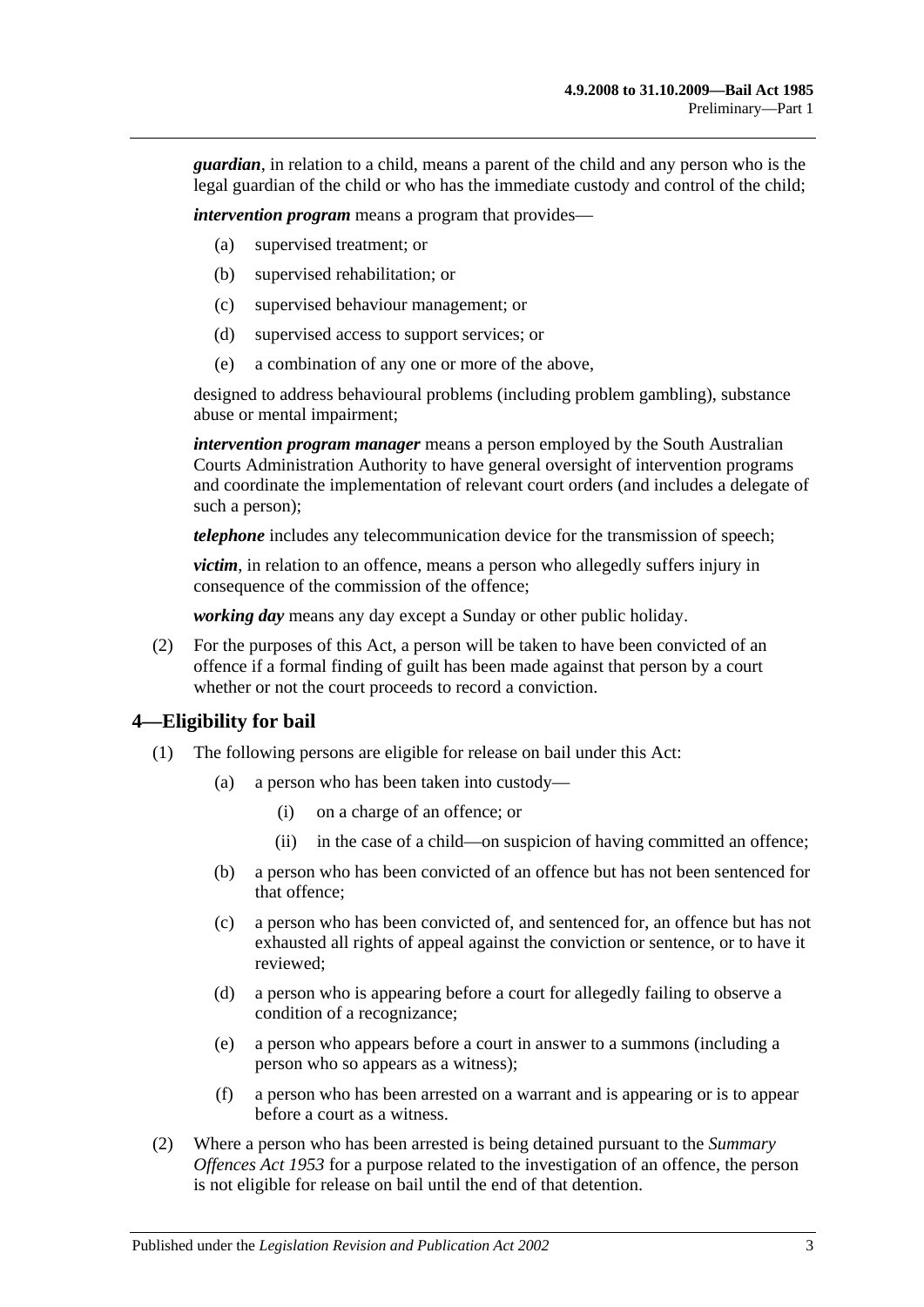# <span id="page-3-0"></span>**5—Bail authorities**

- (1) The following are constituted as bail authorities for the purposes of this Act:
	- (a) the Supreme Court;
	- (b) a court before which the eligible person has been charged with the offence in respect of which the eligible person has been taken into custody;
	- (c) a court before which the eligible person has appeared for trial or sentencing;
	- (d) where the eligible person—
		- (i) is charged with a summary offence only; or
		- (ii) is charged with an indictable offence but has not appeared before a court for trial or sentencing,

the Magistrates Court;

- (e) where the eligible person—
	- (i) has been arrested on a warrant (other than a warrant endorsed by the court or justice issuing the warrant with a statement excluding the granting of bail by a member of the police force); or
	- (ii) has not appeared before a court charged with the offence in respect of which he or she has been taken into custody,

a member of the police force who is of or above the rank of sergeant or who is in charge of a police station;

- (ea) where the eligible person is appearing before a court in answer to a summons or for allegedly failing to observe a condition of a recognizance—that court;
- (eb) where the eligible person is appearing, or is to appear, as a witness before a court—that court;
- (f) a person authorised or required to release the eligible person on bail under [subsection](#page-3-3) (2).
- <span id="page-3-3"></span>(2) If a warrant for the arrest of a person is issued, the court or justice issuing the warrant may, by endorsement on the warrant—
	- (a) authorise or require a specified person, or a person of a specified class, to release the arrested person on bail; or
	- (b) exclude the granting of bail to the arrested person by a member of the police force.

# <span id="page-3-1"></span>**Part 2—Bail agreements and guarantees**

#### <span id="page-3-4"></span><span id="page-3-2"></span>**6—Nature of bail agreement**

- (1) A bail agreement with a person who has been charged with, or convicted of, an offence is an agreement under which that person makes an undertaking to the Crown—
	- (a) subject to any directions in the agreement to the contrary, to be present throughout all proceedings—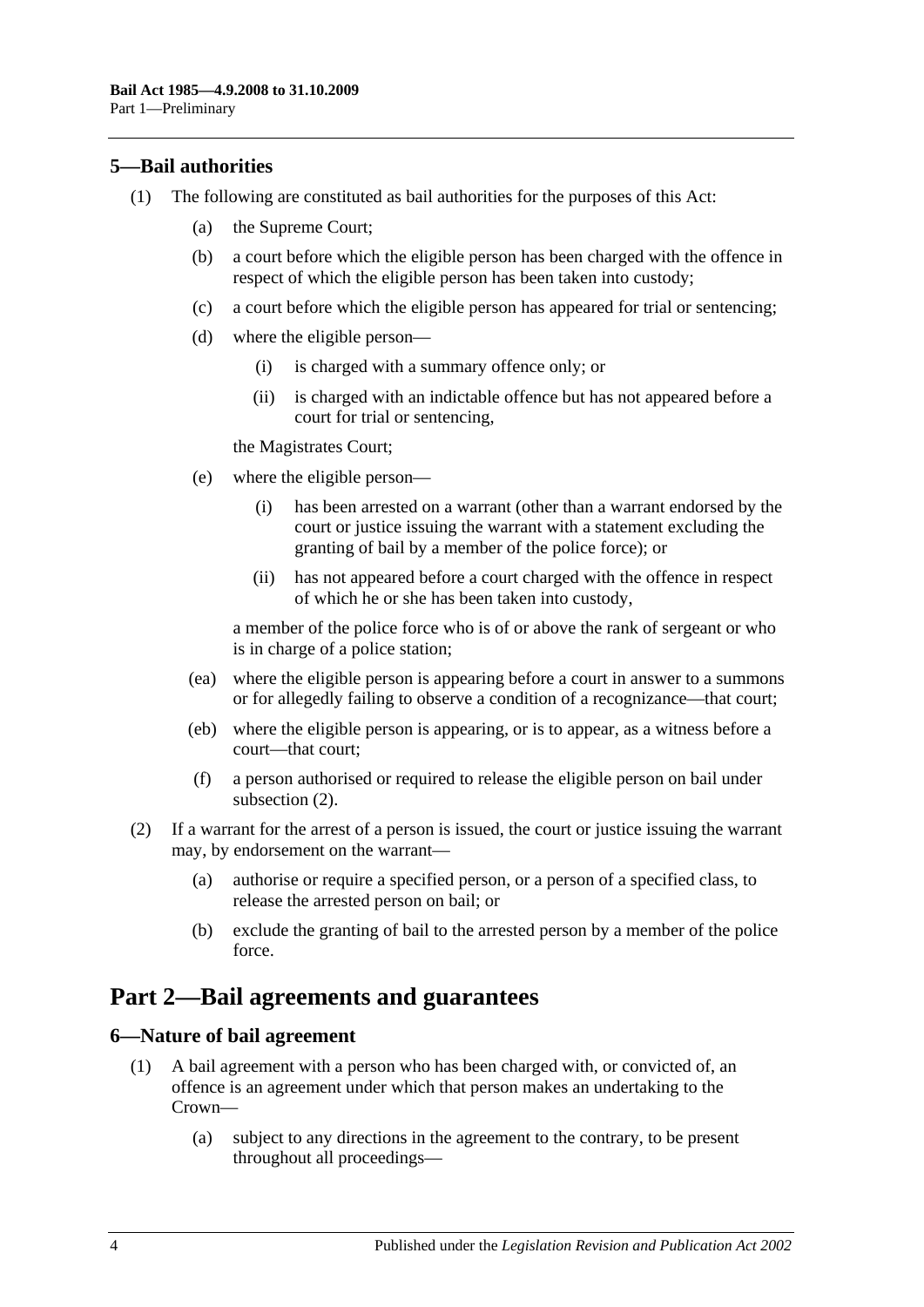- (i) where the person has not been convicted of the offence—relating to any preliminary examination of the charge and to the hearing and determination of the charge;
- (ii) where the person is convicted of the offence—relating to sentencing and to any appeal from, or review of, the conviction or any sentence; and
- (b) to comply with any conditions as to the person's conduct while on bail stipulated in the agreement; and
- (c) if the agreement so provides—to forfeit to the Crown a sum stipulated in the agreement if the person fails, without proper excuse, to comply with a term or condition of the agreement.
- (1a) For the purposes of [subsection](#page-3-4) (1)—
	- (a) a child who has been arrested on suspicion of having committed an offence will, for so long as no charge is actually laid against the child, be taken to have been charged with that suspected offence; and
	- (b) if the child is not charged with that suspected offence but with some other offence arising out of the same circumstances as that suspected offence—a bail agreement entered into by the child relates to that other offence.
- (1b) A bail agreement with a person who is appearing or is to appear before a court as a witness in proceedings (other than proceedings relating to an offence for which that person has been charged or convicted) is an agreement under which that person makes an undertaking to the court—
	- (a) to be present at the proceedings in accordance with the terms of the agreement; and
	- (b) to comply with any conditions as to the person's conduct while on bail stipulated in the agreement; and
	- (c) if the agreement so provides—to forfeit to the Crown a sum stipulated in the agreement if the person fails, without proper excuse, to comply with a term or condition of the agreement.
- (2) A bail agreement must be in the prescribed form.
- (3) Where a bail authority decides to release a person on bail, the bail agreement may be entered into before the bail authority or, unless the bail authority otherwise directs, before—
	- (a) a justice; or
	- (b) a member of the police force of or above the rank of sergeant or in charge of a police station; or
	- (c) if the person is in prison—the person who is in charge of the prison; or
	- (d) any other person specified by the bail authority or any other person of a class specified by the bail authority.
- (4) Notwithstanding the provisions of any other Act, a bail authority may for any sufficient reason, on the application of a person on bail or the Crown, or on its own initiative, vary the conditions of a bail agreement or revoke a bail agreement.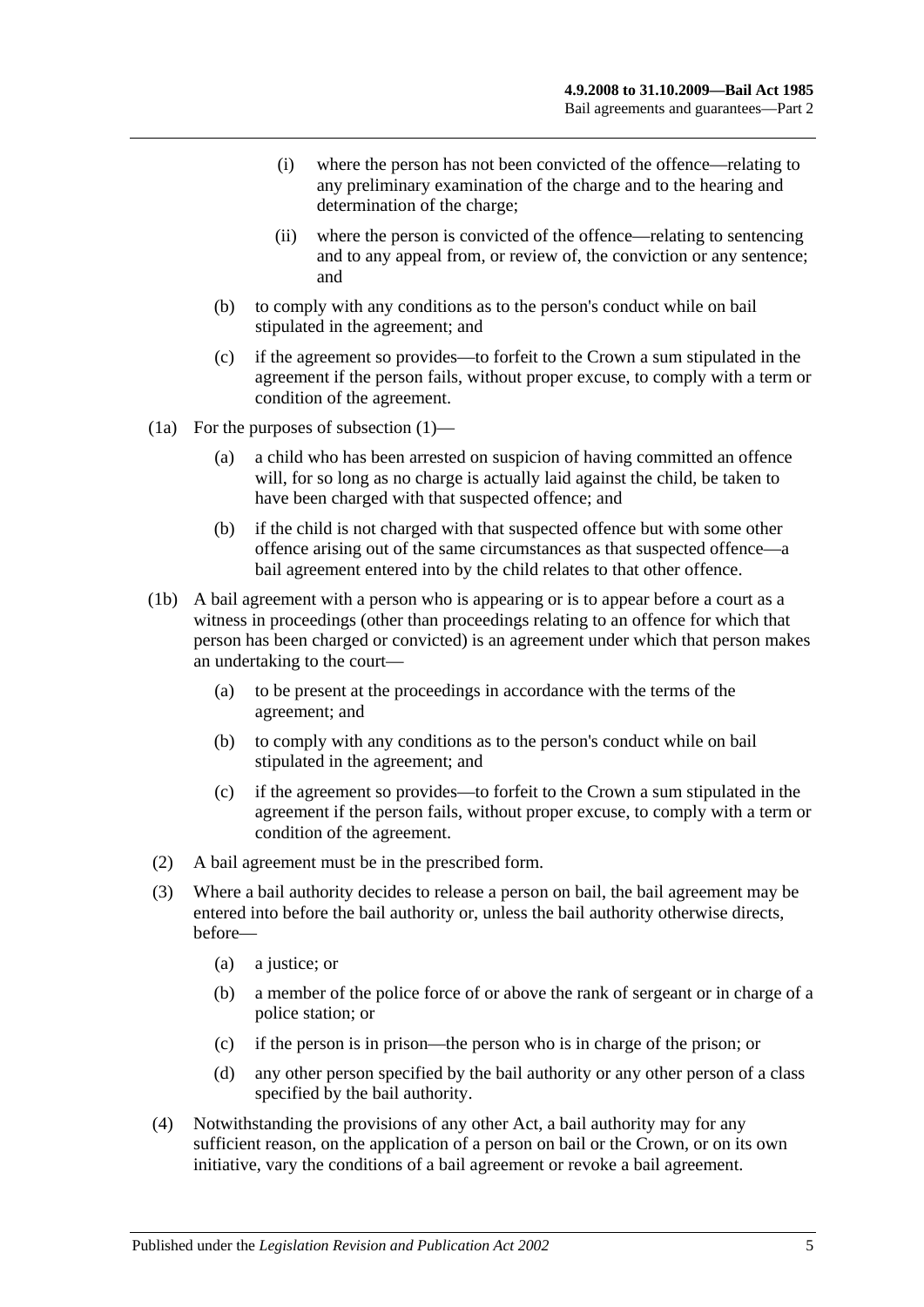(5) Where a bail authority revokes a bail agreement, the bail authority (not being a member of the police force) may, if it is necessary to do so, issue a warrant for the arrest of the person who was released under the agreement.

# <span id="page-5-0"></span>**7—Guarantee of bail**

- (1) A guarantee of bail is an agreement with the Crown under which a person—
	- (a) guarantees that a person released under a bail agreement will comply with—
		- (i) all the terms and conditions of the agreement; or
		- (ii) such of the terms and conditions of the agreement as are specified in the guarantee; and
	- (b) undertakes that, if that person fails to comply with a term or condition of the bail agreement to which the guarantee relates, he or she (the guarantor) will forfeit to the Crown the sum (if any) specified in the guarantee.
- (2) A guarantee of bail must be in the prescribed form.
- (3) A guarantee of bail may be entered into before the bail authority granting bail or, unless the bail authority otherwise directs, before—
	- (a) a justice; or
	- (b) a member of the police force of or above the rank of sergeant or in charge of a police station; or
	- (c) if the person who is to be released on bail is in prison—the person who is in charge of the prison; or
	- (d) any other person specified by the bail authority or any other person of a class specified by the bail authority.
- (4) A bail authority may for any sufficient reason, on the application of a guarantor, vary the terms of the guarantee or revoke the guarantee.
- (5) Where a bail authority varies or revokes a guarantee, the bail authority may make such consequential variation of the terms of the bail agreement, or revoke the bail agreement, as appears appropriate in the circumstances.
- (6) A guarantor of bail must be of or above the age of 18 years.

# <span id="page-5-2"></span><span id="page-5-1"></span>**Part 3—Applications for release on bail**

# **Division 1—Applications generally**

### <span id="page-5-4"></span><span id="page-5-3"></span>**8—Form of application**

- (1) Subject to [subsection](#page-6-2) (1a), an application of a person for release on bail—
	- (a) must be in the prescribed form; and
	- (b) must contain the prescribed information; and
	- (c) must be made in accordance with any procedure prescribed by the regulations.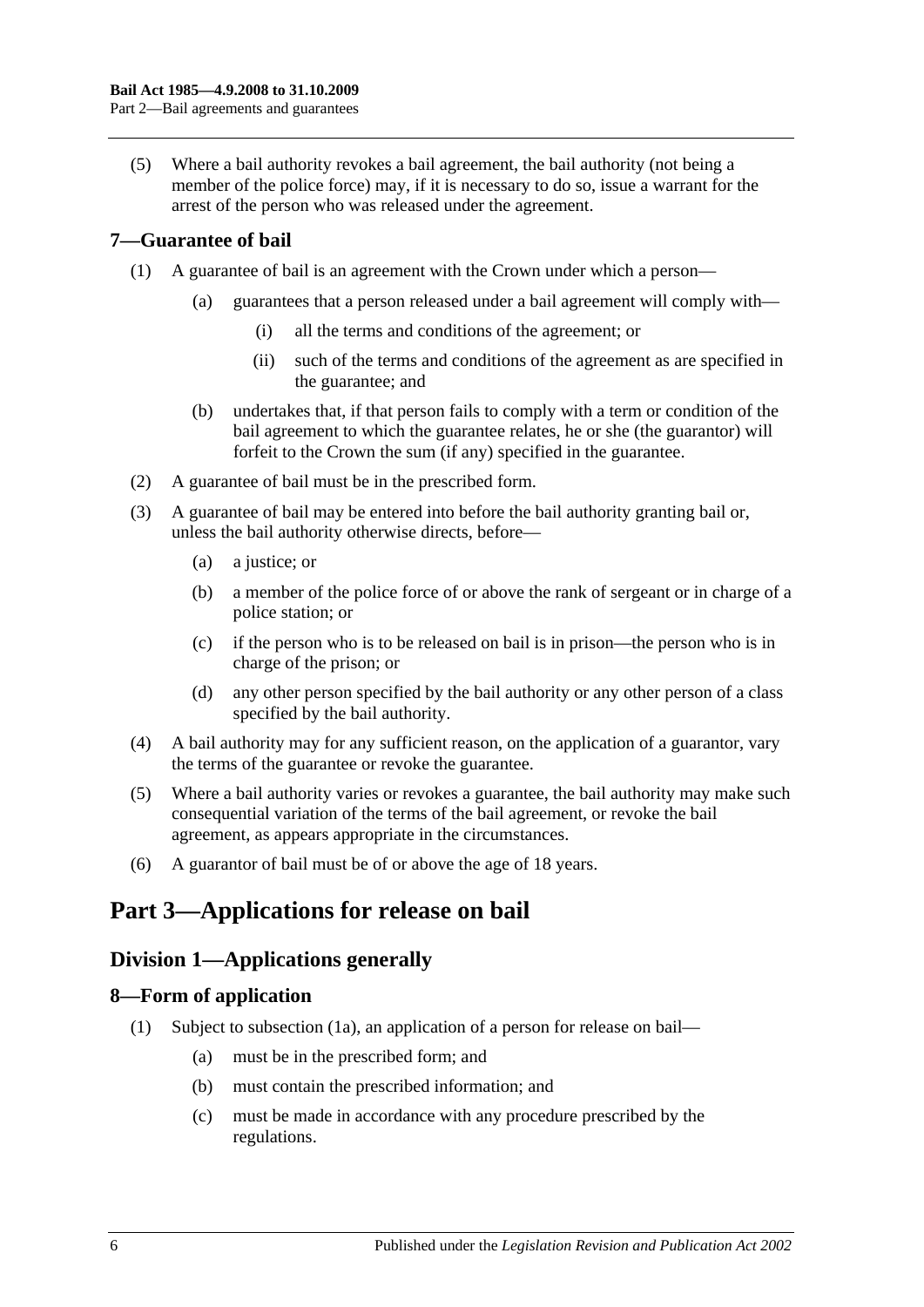- <span id="page-6-2"></span>(1a) An application for release on bail need not be made in accordance with [subsection](#page-5-4) (1)—
	- (a) if the bail authority is satisfied that a less formal application should be permitted in view of the applicant's illiteracy, imperfect command of the English language, intellectual limitations or for any other proper reason; or
	- (b) if the bail authority has access to an application previously made by the applicant and considers that a further written application is unnecessary.
- <span id="page-6-3"></span>(2) A person who has the custody of an eligible person must, at the request of that person—
	- (a) afford such assistance as that person reasonably requires to complete a written application for release on bail; and
	- (b) if the custodian is not a bail authority—transmit the application as soon as practicable to a bail authority.
- (2a) Where the eligible person is a child, a request may be made on behalf of the child under [subsection](#page-6-3) (2) by a guardian of the child.
- (3) Where a written application for release on bail comes before a bail authority for determination, the bail authority may proceed to consider and determine the application notwithstanding that the application was made in the first instance to some other bail authority.

### <span id="page-6-0"></span>**9—Power of bail authority to make inquiries and to hear evidence**

- (1) Subject to this section, a bail authority to which an application for release on bail is made—
	- (a) may make inquiries, or direct that inquiries be made, of the applicant and other persons who may be able to furnish information relevant to the determination of the application; and
	- (b) if the authority (not being a member of the police force) thinks fit—may take evidence on oath from the applicant or any other person who may be able to furnish information relevant to the determination of the application.
- <span id="page-6-4"></span>(2) Where a bail authority takes evidence, or proposes to take evidence, on oath under [subsection](#page-6-4)  $(1)(b)$ , it must at the request of the applicant or the Crown permit such examination, cross-examination or re-examination of the witness as may be appropriate in the circumstances.

### <span id="page-6-1"></span>**10—Discretion exercisable by bail authority**

- (1) Where an application for bail is made to a bail authority by an eligible person who has been charged with, but not convicted of, an offence in respect of which he or she has been taken into custody, the bail authority should, subject to this Act, release the applicant on bail unless, having regard to—
	- (a) the gravity of the offence in respect of which the applicant has been taken into custody;
	- (b) the likelihood (if any) that the applicant would, if released—
		- (i) abscond;
		- (ii) offend again;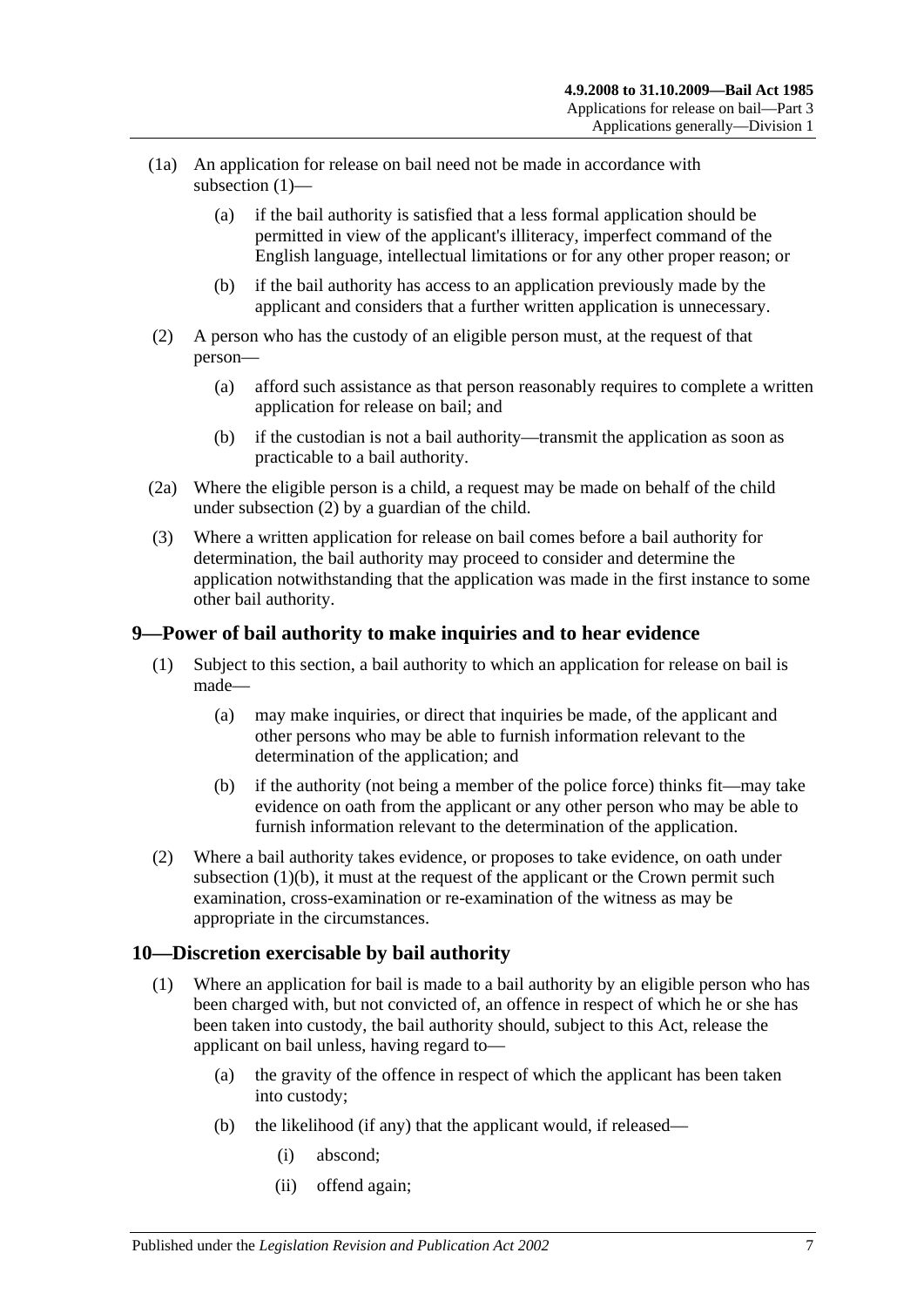- (iii) interfere with evidence, intimidate or suborn witnesses, or hinder police inquiries;
- (d) any need that the applicant may have for physical protection;
- (e) any medical or other care that the applicant may require;
- (f) any previous occasions on which the applicant may have contravened or failed to comply with a term or condition of a bail agreement;
- (g) any other relevant matter,

the bail authority considers that the applicant should not be released on bail.

- (2) Where the applicant has been convicted of the offence in respect of which he or she has been taken into custody, the bail authority has, subject to this Act, an unfettered discretion as to whether the applicant should be released on bail.
- (3) Where the applicant is a person who is appearing or is to appear before a court as a witness in proceedings (other than proceedings relating to an offence for which that person has been charged or convicted), the bail authority should, subject to this Act, release the applicant on bail unless there is a likelihood that the applicant would, if released, abscond.
- (4) Despite the other provisions of this section, where there is a victim of the offence, the bail authority must, in determining whether the applicant should be released on bail, give primary consideration to the need that the victim may have, or perceive, for physical protection from the applicant.

### <span id="page-7-0"></span>**10A—Presumption against bail in certain cases**

- (1) Despite [section](#page-6-1) 10, bail is not to be granted to a prescribed applicant unless the applicant establishes the existence of special circumstances justifying the applicant's release on bail.
- (2) In this section—

#### *prescribed applicant* means—

- (a) an applicant taken into custody in relation to any of the following offences if committed, or allegedly committed, by the applicant in the course of attempting to escape pursuit by a police officer or attempting to entice a police officer to engage in a pursuit:
	- (i) an offence against section 13 of the *[Criminal Law Consolidation](http://www.legislation.sa.gov.au/index.aspx?action=legref&type=act&legtitle=Criminal%20Law%20Consolidation%20Act%201935)  Act [1935](http://www.legislation.sa.gov.au/index.aspx?action=legref&type=act&legtitle=Criminal%20Law%20Consolidation%20Act%201935)* in which the victim's death was caused by the applicant's use of a motor vehicle;
	- (ii) an offence against section 19A of the *[Criminal Law Consolidation](http://www.legislation.sa.gov.au/index.aspx?action=legref&type=act&legtitle=Criminal%20Law%20Consolidation%20Act%201935)  Act [1935](http://www.legislation.sa.gov.au/index.aspx?action=legref&type=act&legtitle=Criminal%20Law%20Consolidation%20Act%201935)*;
	- (iii) an offence against section 29 of the *[Criminal Law Consolidation](http://www.legislation.sa.gov.au/index.aspx?action=legref&type=act&legtitle=Criminal%20Law%20Consolidation%20Act%201935)  Act [1935](http://www.legislation.sa.gov.au/index.aspx?action=legref&type=act&legtitle=Criminal%20Law%20Consolidation%20Act%201935)* if the act or omission constituting the offence was done or made by the applicant in the course of the applicant's use of a motor vehicle; or
- (b) an applicant taken into custody in relation to an offence against [section](#page-13-3) 17 where there is alleged to have been a contravention of, or failure to comply with, a condition of a bail agreement imposed under section  $11(2)(a)(ii)$ ; or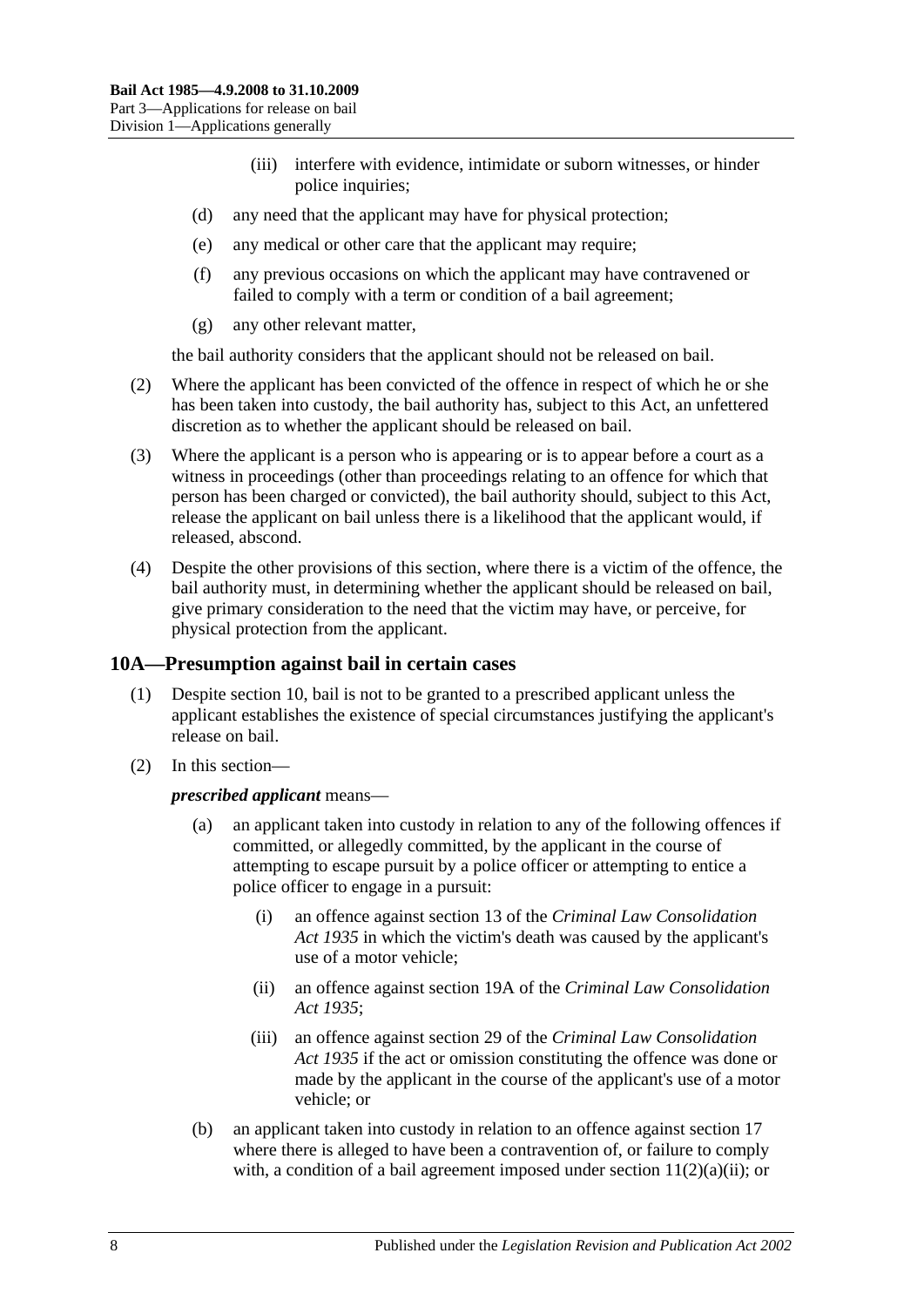- (c) an applicant taken into custody in relation to an offence of contravening or failing to comply with a control order or public safety order issued under the *[Serious and Organised Crime \(Control\) Act](http://www.legislation.sa.gov.au/index.aspx?action=legref&type=act&legtitle=Serious%20and%20Organised%20Crime%20(Control)%20Act%202008) 2008*; or
- (d) an applicant taken into custody in relation to an offence against any of the following provisions of the *[Criminal Law Consolidation Act](http://www.legislation.sa.gov.au/index.aspx?action=legref&type=act&legtitle=Criminal%20Law%20Consolidation%20Act%201935) 1935*:
	- (i) section 172;
	- (ii) section 248;
	- (iii) section 250.

#### <span id="page-8-0"></span>**11—Conditions of bail**

- (1) Subject to this section, a bail authority may impose one or more of the conditions referred to in [subsection](#page-8-2) (2).
- <span id="page-8-5"></span><span id="page-8-4"></span><span id="page-8-3"></span><span id="page-8-2"></span><span id="page-8-1"></span>(2) The conditions that may be imposed in relation to the grant of bail are as follows:
	- (a) that the applicant agree—
		- (i) to reside at a specified address; or
		- (ia) to reside at a specified address and to remain at that place of residence while on bail, not leaving it except for one of the following purposes:
			- (A) remunerated employment; or
			- (B) necessary medical or dental treatment for the applicant; or
			- (C) averting or minimising a serious risk of death or injury (whether to the applicant or some other person); or
			- (D) any other purpose approved by a community corrections officer; or
		- (ii) where there is a victim of the offence in respect of which the applicant has been charged—to comply with such conditions relating to the physical protection of the victim that the authority considers should apply to the applicant while on bail; or
		- (iii) to be under the supervision of a community corrections officer and to obey the lawful directions of the officer; or
		- (iv) to report to the police at a specified place and at specified times; or
		- (v) to surrender any passport that the applicant may possess; or
		- (vi) to comply with any other condition as to the applicant's conduct that the authority considers should apply while on bail;
	- (b) that the applicant provide the bail authority with written assurances from a stipulated number of persons, who are acceptable to the bail authority, that they are acquainted with the applicant and are confident that the applicant will comply with the terms and conditions of a bail agreement;
	- (c) that the applicant agree to forfeit to the Crown a sum of money (to be stipulated in the bail agreement) if the applicant fails, without proper excuse, to comply with a term or condition of the bail agreement;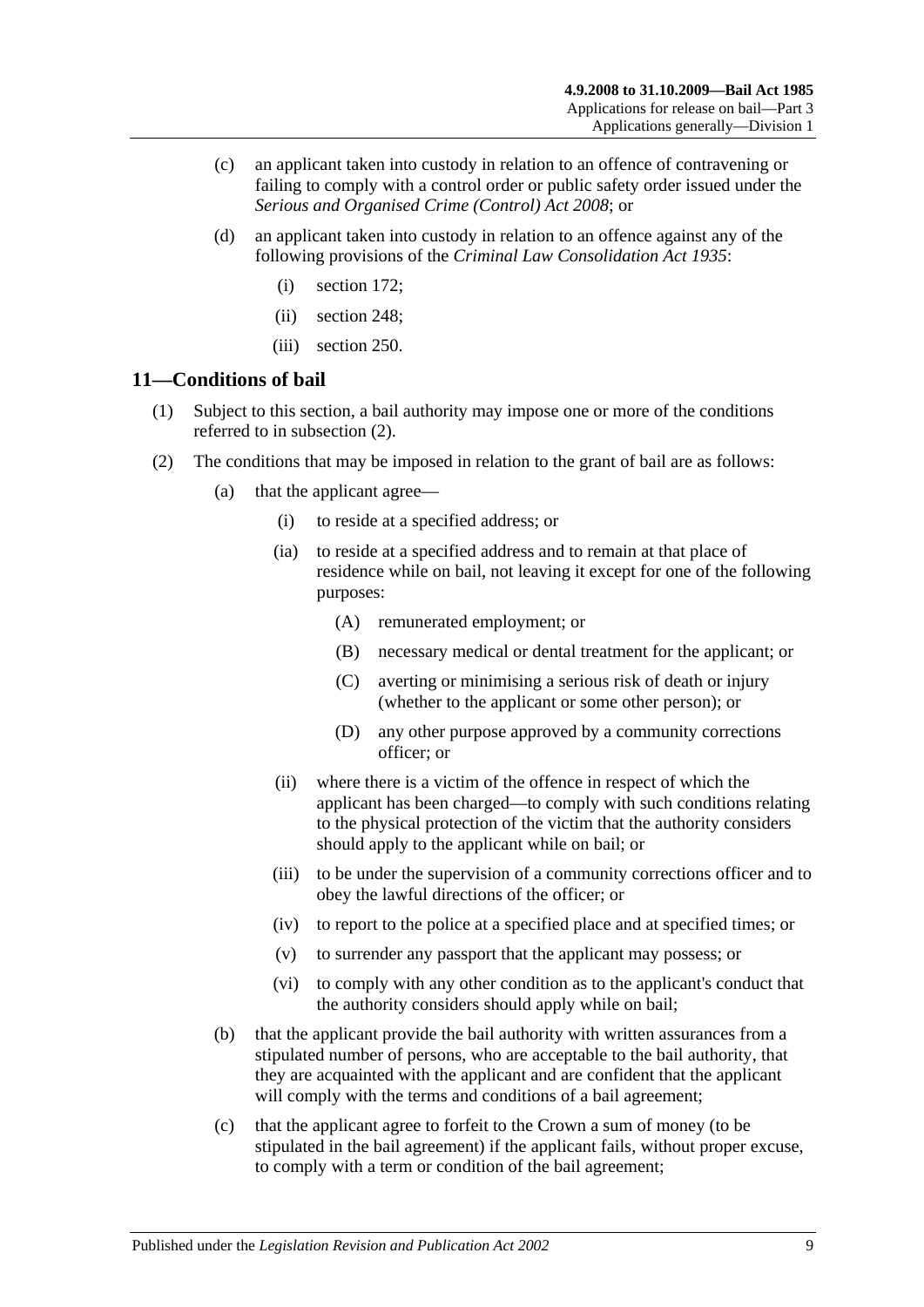- (d) that the applicant provide security of a specified amount or value to secure payment of a monetary forfeiture agreed to under [paragraph](#page-8-3) (c);
- (e) that the applicant obtain specified guarantees, or guarantees of a specified nature;
- (f) that a guarantor provide security of a specified amount or value to secure payment of a stipulated monetary forfeiture.
- (2a) In deciding on the conditions to be imposed in relation to a grant of bail, a bail authority should give special consideration to any submissions made by the Crown on behalf of a victim of the alleged offence.
- (3) A bail authority should not impose a condition under [subsection](#page-8-4)  $(2)(a)(ia)$  or [\(iii\)](#page-8-5) except on the application, or with the consent, of the Crown.
- (3a) A bail authority should not impose a condition under [subsection](#page-8-4)  $(2)(a)(ia)$  without first obtaining a report (whether oral or in writing) from the Crown on the appropriateness of such a condition being imposed in the applicant's case.
- (4) A condition (other than a condition as to the conduct of the applicant while on bail) must not be imposed under this section unless the condition is, in the opinion of the bail authority, reasonably necessary to ensure that the applicant complies with the bail agreement.
- (5) A financial condition must not be imposed under this section unless the bail authority is of the opinion that the object of ensuring that the applicant complies with the bail agreement cannot be properly secured by a non-financial condition or combination of non-financial conditions.
- (6) It is a condition of every bail agreement that the person released in pursuance of the agreement will not leave the State for any reason—
	- (a) if the person is under the supervision of a community corrections officer—without the permission of the Chief Executive (or his or her nominee) of the administrative unit of which the community corrections officer is an officer or employee;
	- (c) in any other case—without the permission of—
		- (i) a judge or magistrate; or
		- (ii) a member of the police force of or above the rank of sergeant or in charge of a police station.
- (7) A condition imposed under this section must be stipulated in the bail agreement.
- <span id="page-9-0"></span>(7a) Where it is a condition of a bail agreement that the person released in pursuance of the agreement will remain at a particular place of residence, a member of the police force or a community corrections officer authorised by the Minister for the purpose may enter the residence at any time for the purpose of ascertaining whether or not the person is complying with the condition.
- (7b) A person must not hinder a person referred to in [subsection](#page-9-0) (7a) in the exercise of powers under that subsection.

Maximum penalty: \$2 500.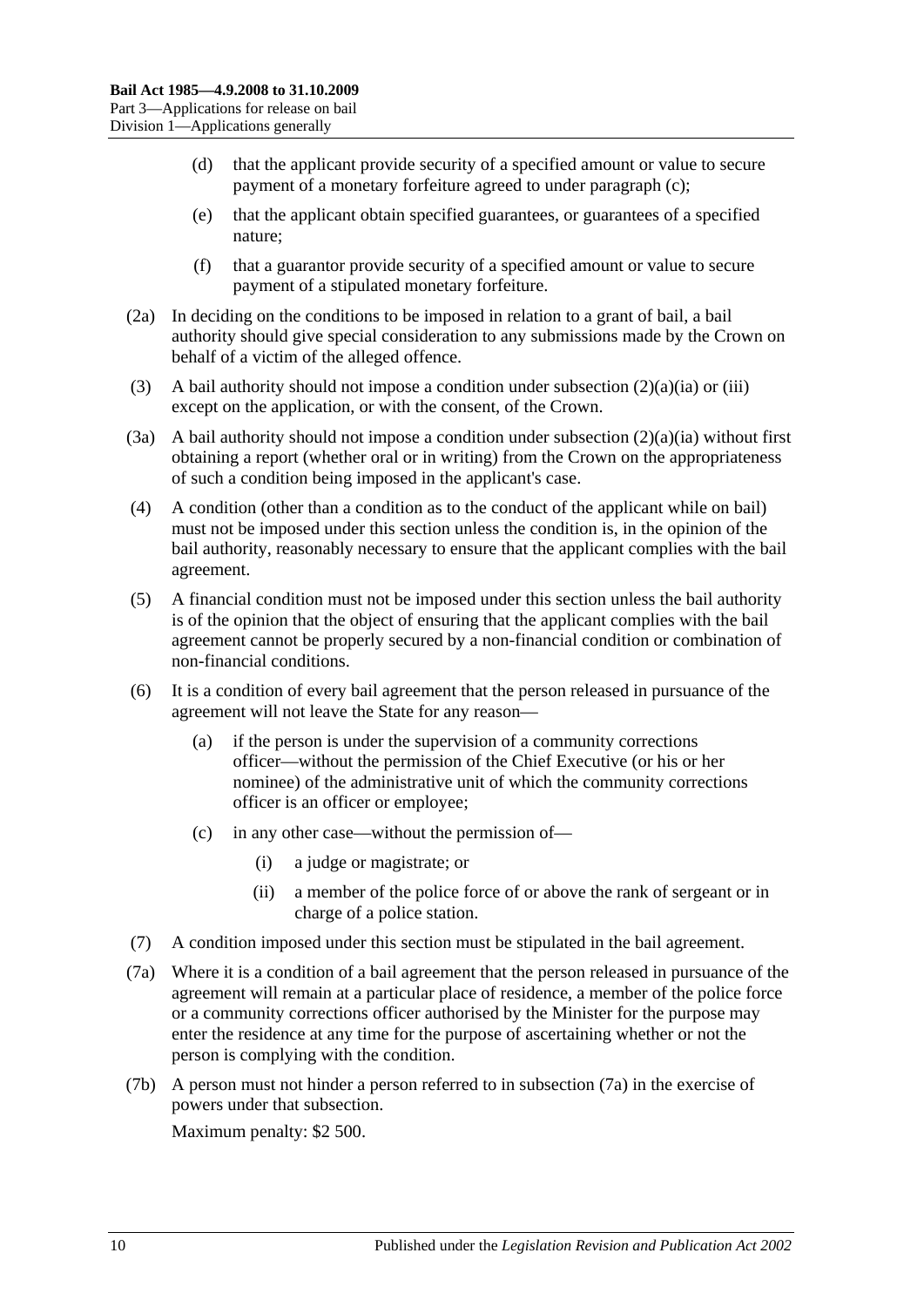- (8) Where it is a condition of a bail agreement that the person released in pursuance of this agreement will be under the supervision of a community corrections officer and obey the lawful directions of that officer, the officer to whom the person is assigned for supervision may give reasonable directions—
	- (a) requiring that person to report to the officer on a regular basis; or
	- (b) requiring that person to notify the officer of any change in the person's place of residence, or in the person's employment; or
	- (c) on any other matter stipulated by the bail authority.
- <span id="page-10-3"></span>(9) Where—
	- (a) a bail authority imposes a condition under this section; but
	- (b) the applicant remains in custody because the condition is not fulfilled,

the applicant must (if he or she is not sooner released) be brought back before a bail authority for a review of the condition as soon as reasonably practicable and, in any event, within five working days after the condition is imposed.

- (10) A bail authority may, on a review of a condition under [subsection](#page-10-3) (9)—
	- (a) confirm the condition;
	- (b) vary the condition;
	- (c) revoke the condition;
	- (d) impose any other condition under this section that the bail authority thinks fit.
- (11) Where a bail authority imposes a condition requiring a person—
	- (a) to remain at a particular place of residence while on bail; or
	- (b) to be under the supervision of a community corrections officer,

the bail authority must ensure that a copy of the bail agreement is furnished to the relevant responsible Minister.

#### <span id="page-10-0"></span>**12—Refusal of application**

- (1) Where a bail authority decides to refuse an application for release on bail, the bail authority must make a written record of the reasons for its decision.
- (2) The refusal of an application for release on bail does not preclude further applications.

### <span id="page-10-1"></span>**Division 2—Procedure on arrest**

#### <span id="page-10-2"></span>**13—Procedure on arrest**

- (1) Where a member of the police force arrests a person who is, upon arrest, eligible to apply for release on bail, the member of the police force—
	- (a) must, as soon as reasonably practicable after delivering the arrested person to a police station after making the arrest, take reasonable steps to ensure that the arrested person and, where the arrested person is a child, any guardian who is present, understands that the arrested person is entitled to apply for release on bail under this Act; and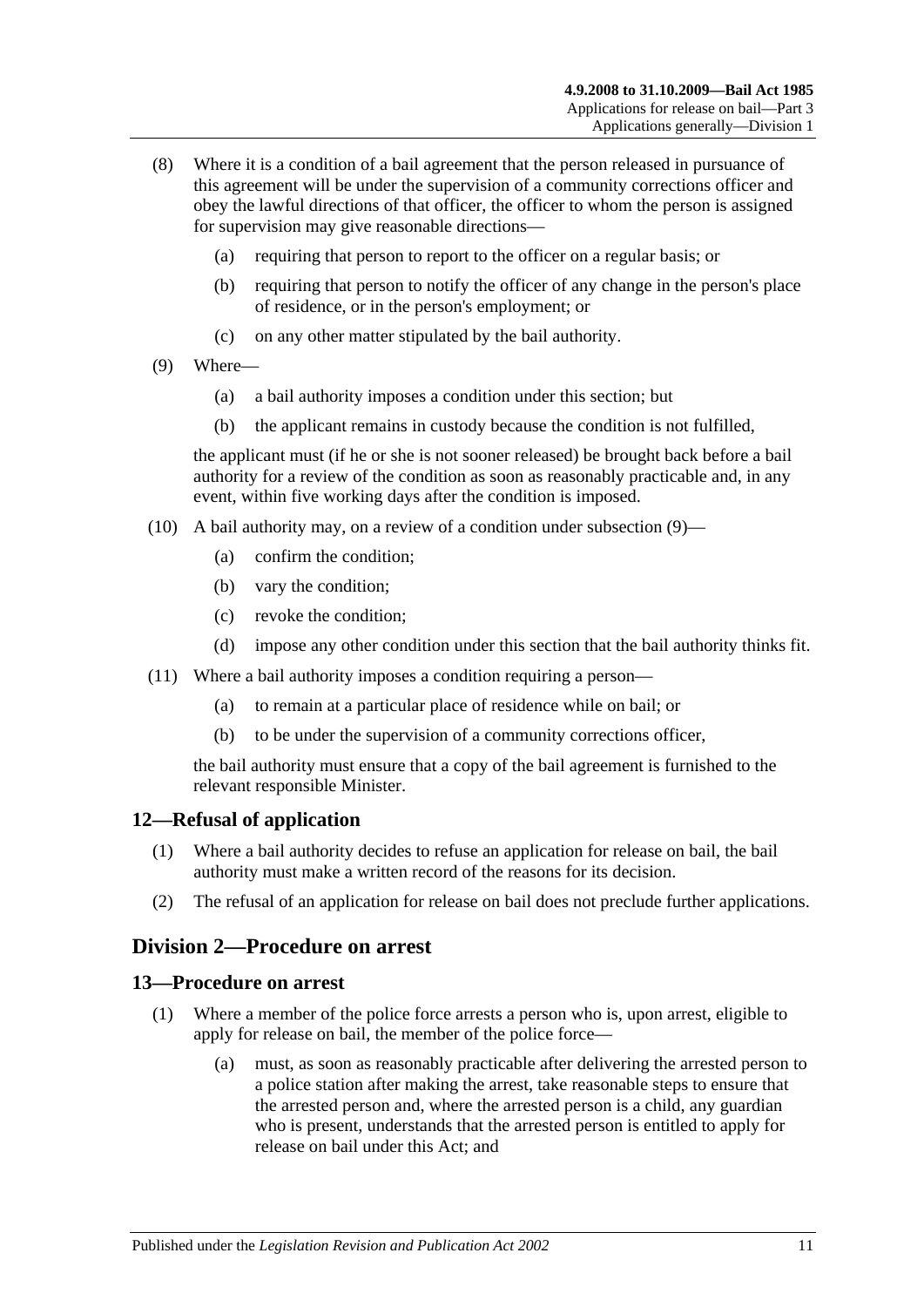- (b) must ensure that the arrested person and, where the arrested person is a child, any guardian who is present, receives—
	- (i) a written statement, in the prescribed form, explaining how, and to what authorities, an application for release on bail may be made under this Act; and
	- (ii) the appropriate form for making an application for release on bail.
- (2) An eligible person who is a child and has applied unsuccessfully to a member of the police force for release on bail must, if the child or a guardian so requests, be brought as soon as practicable before the Youth Court of South Australia for the purpose of making an application for release on bail.
- <span id="page-11-2"></span>(3) An eligible person who has been arrested on a charge of an offence must, if not released beforehand, be brought before the appropriate authority on the charge in relation to which he or she was arrested as soon as reasonably practicable on the next working day following the day of arrest but in any event not later than 4 p.m. on that day.
- (4) The appropriate authority before whom a person is brought under [subsection](#page-11-2) (3) must inquire whether that person desires to apply for release on bail and, if the person to whom the inquiry is directed answers affirmatively, the authority must afford the person a reasonable opportunity to apply for release on bail.
- (5) In this section—

*appropriate authority* means—

- (a) in relation to a child—the *Youth Court of South Australia*;
- (b) in any other case—the Magistrates Court.

# <span id="page-11-0"></span>**Part 4—Review of decisions of bail authorities**

### <span id="page-11-1"></span>**14—Review of decisions of bail authorities**

- (1) A decision of a bail authority (not being the Supreme Court) is subject to review under this section.
- (2) A review may be carried out under this section on the application of the Crown, the person applying for release on bail or, where the person applying for release on bail is a child, the child or a guardian of the child—
	- (a) by the Supreme Court; or
	- (b) where the decision subject to review is a decision of a member of the police force or a court constituted of justices—by a magistrate.
- (3) On a review, the reviewing authority will reconsider the application for release on bail and may make any decision on that application that should, in the opinion of the reviewing authority, have been made in the first instance.
- (4) Where an application for review of a decision of a bail authority is made, the bail authority must furnish the reviewing authority with any documentary or other material in its possession that may be relevant to the review.
- (5) The reviewing authority must hear and determine an application under this section as expeditiously as possible.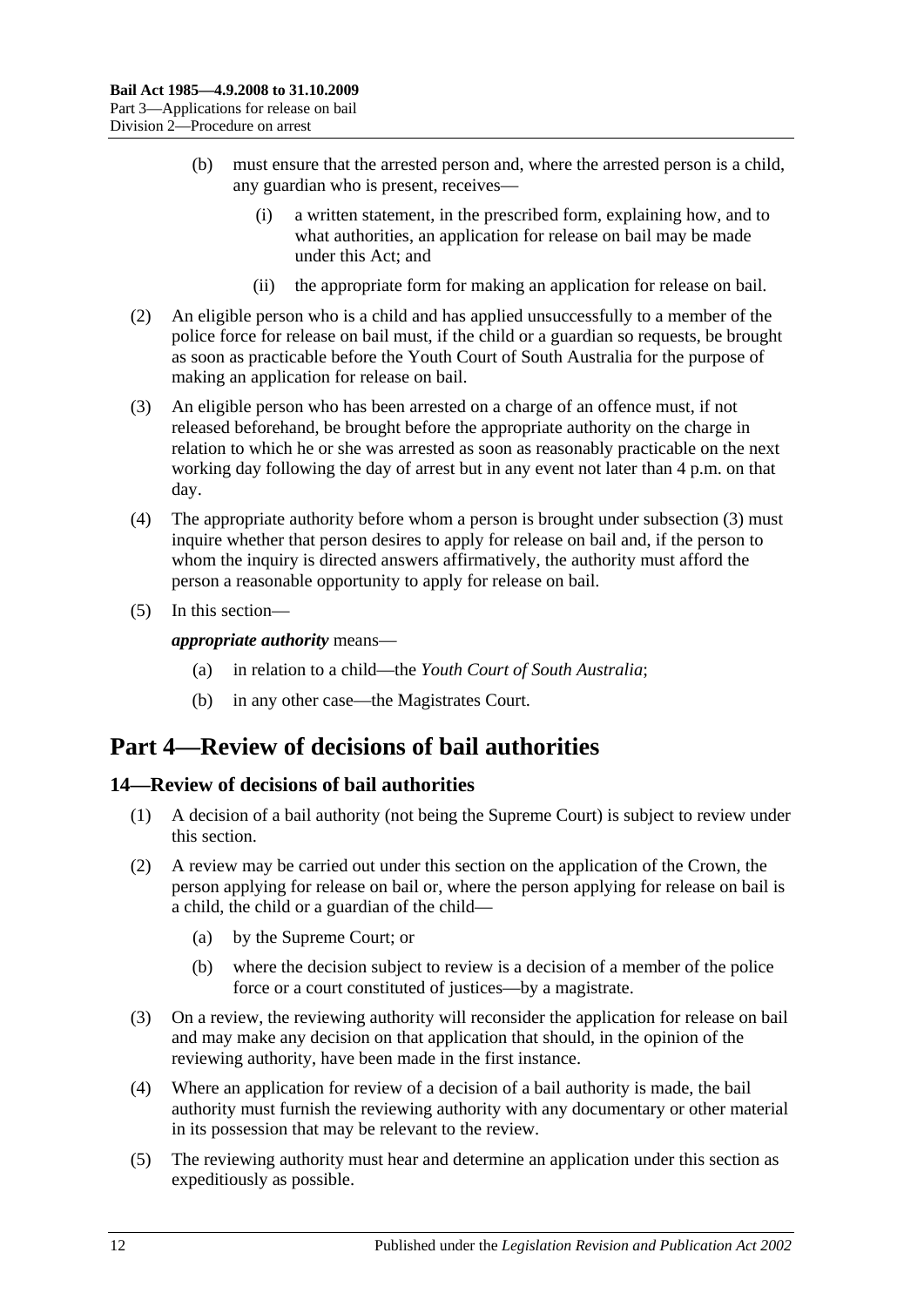#### <span id="page-12-1"></span><span id="page-12-0"></span>**15—Telephone review**

- (1) Subject to this section, where—
	- (a) an application for release on bail is made to a member of the police force or a court constituted of justices; and
	- (b) the applicant is dissatisfied with the decision made on the application; and
	- (c) there is no magistrate in the vicinity immediately available to review the decision,

the member of the police force or the justices who made the decision must, on the written application of the applicant or, where the applicant is a child, on the written application of the child or a guardian of the child, contact a magistrate by telephone for the purpose of having the decision reviewed.

- (2) Where a magistrate is contacted under [subsection](#page-12-1) (1), the following provisions apply:
	- (a) the magistrate must make such inquiries as the magistrate thinks necessary to satisfy himself or herself of the genuineness of the application for review; and
	- (b) the member of the police force or justices who made the decision must explain to the magistrate—
		- (i) the circumstances of the application for bail; and
		- (ii) the nature of the decision made on the application; and
		- (iii) the reasons for that decision; and
	- (c) the magistrate must then speak with the person who applied for the bail or any legal practitioner representing or assisting that person, and any other person who may be present and who may, in the opinion of the magistrate, assist in explaining the circumstances of the particular case, for the purpose of ensuring that the magistrate is fully informed—
		- (i) of the grounds and circumstances of the application for bail; and
		- (ii) of the reasons for the applicant's dissatisfaction with the decision taken on the application; and
		- (iii) where the applicant is a child—of the circumstances of the child; and
	- (d) if the decision that is the subject of the review was made by justices—the magistrate must then speak with the member of the police force who appeared before the justices and opposed the application for bail (if he or she is present and wishes to speak in relation to the application for review); and
	- (e) the magistrate must then advise the member of the police force or justices who made the original decision of the decision on review, and bail must then be granted or refused in accordance with that decision.
- (3) This section does not apply in relation to a decision made on application to a member of the police force upon arrest where the arrested person (not being a child) can be brought before the Magistrates Court constituted of a magistrate not later than 4 p.m. on the next day following the day of arrest.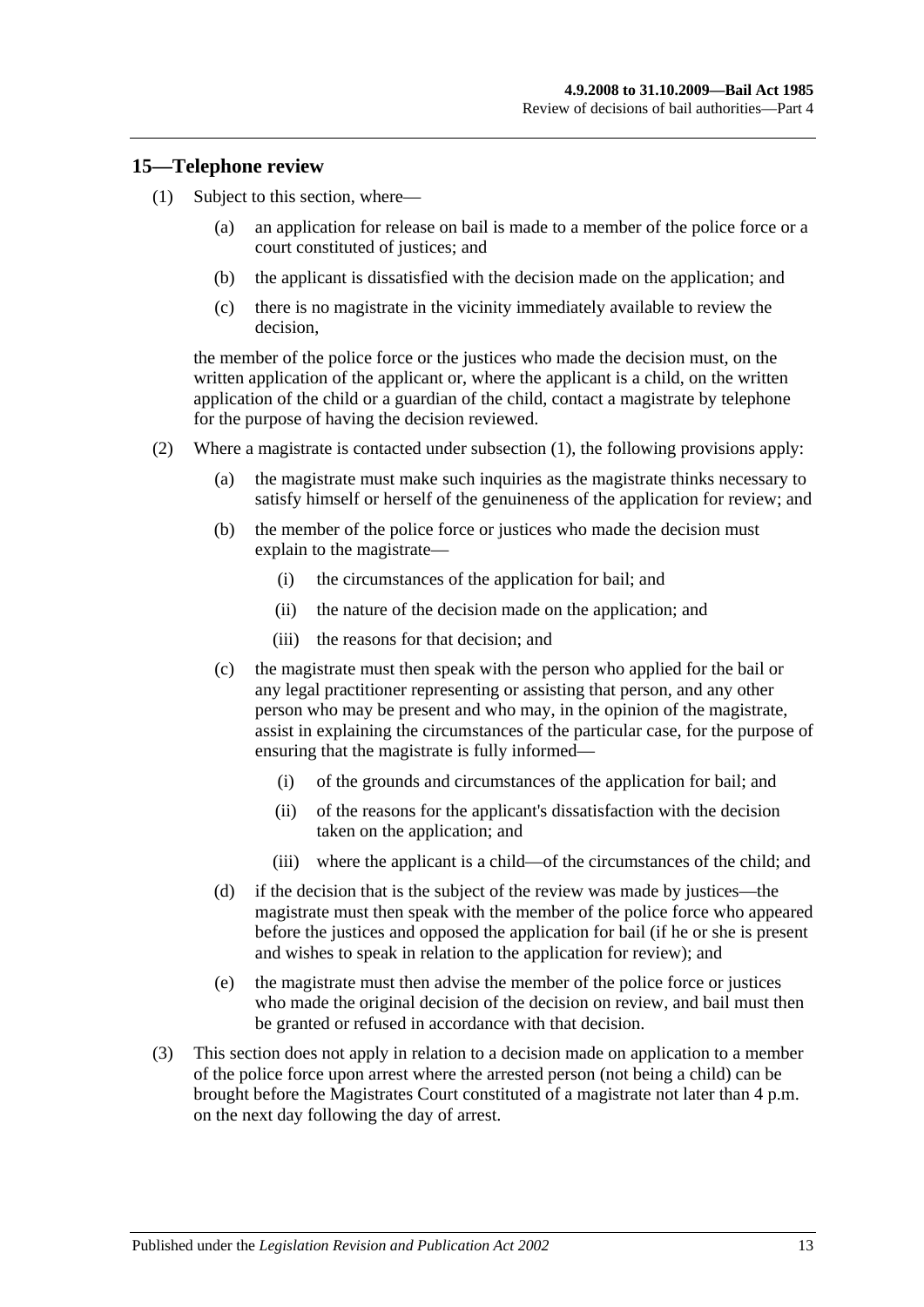# <span id="page-13-0"></span>**15A—Review of magistrate's decision by Supreme Court**

- (1) Subject to this section, a decision of a magistrate on a review of a decision of a bail authority is subject to review by the Supreme Court.
- (2) A review may be carried out under this section on the application of the Crown, the person applying for release on bail or, where the person applying for release on bail is a child, the child or a guardian of the child.
- (3) A review under this section may only occur with the permission of the Supreme Court (which should only be granted where it appears that there may have been some error of law or fact).

#### <span id="page-13-1"></span>**16—Stay of release on application for review**

- (1) Notwithstanding any other provision of this Act, where—
	- $(a)$
- (i) a bail authority decides to release a person on bail; or
- (ii) on a review by a magistrate of a decision to release a person on bail the magistrate decides to release the person on bail; and
- (b) a member of the police force or counsel appearing on behalf of the Crown immediately indicates that an application for review of the decision will be made under this Part,

the release must be deferred.

- <span id="page-13-4"></span>(2) The period of deferral ends when—
	- (a) the review is completed; or
	- (b) a member of the police force or some other person acting on behalf of the Crown files with the bail authority a notice that the Crown does not desire to proceed with the review; or
	- (c) 72 hours elapse,

whichever first occurs.

<span id="page-13-5"></span>(3) If a person is released pursuant to [subsection](#page-13-4) (2)(b) or [\(c\),](#page-13-5) the conditions of bail are those that would have applied had the person's release not been deferred.

# <span id="page-13-2"></span>**Part 5—Enforcement and termination of bail**

#### <span id="page-13-3"></span>**17—Non-compliance with bail agreement constitutes offence**

- (1) A person who, without reasonable excuse, contravenes or fails to comply with a term or condition of a bail agreement is guilty of an offence. Maximum penalty: \$10 000 or imprisonment for 2 years.
- (2) A penalty imposed under this section must not exceed the maximum penalty that may be imposed for the principal offence.
- (3) A penalty imposed under this section is in addition to any pecuniary forfeiture that the convicted person suffers or may suffer in consequence of the offence.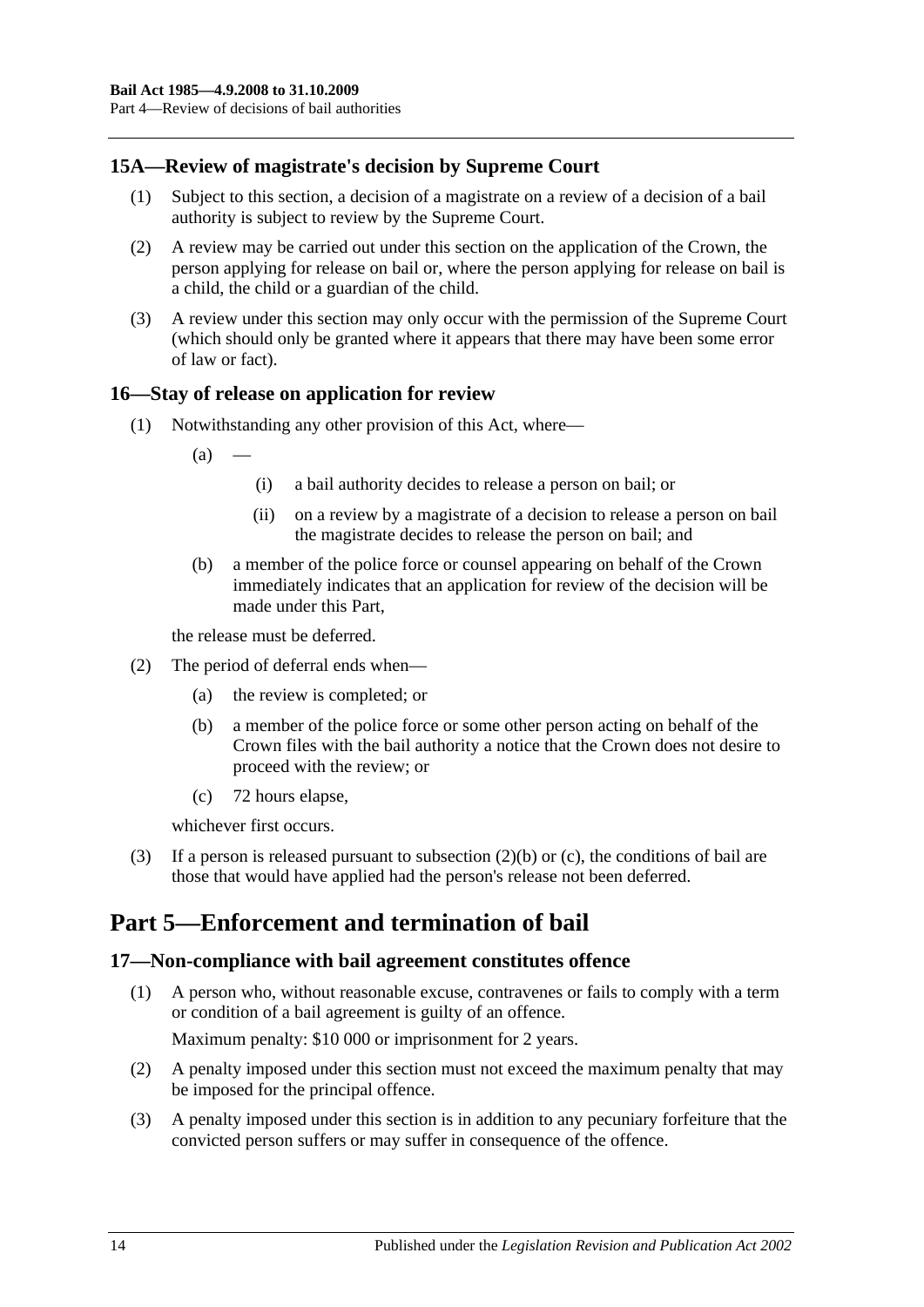- (4) A reference in this section to the principal offence is a reference to—
	- (a) the offence with which the person released on bail was charged; or
	- (b) where that person was charged with a number of offences—that one of the offences that attracts the highest penalty.

# <span id="page-14-0"></span>**17A—Guarantor must inform member of police force if person fails to comply with bail agreement**

Where a guarantor knows, or has reasonable cause to suspect, that the person released under the bail agreement has failed to comply with a term or condition of the agreement in relation to which his or her guarantee has been given, the guarantor must take reasonable steps to inform a member of the police force that the failure has, or may have, occurred.

Maximum penalty: \$1 250.

#### <span id="page-14-1"></span>**18—Arrest of eligible person on non-compliance with bail agreement**

- (1) Where it appears to a court or justice that a person released on bail has contravened or failed to comply with a term or condition of a bail agreement, it may—
	- (a) cancel the right of the person to be at liberty in pursuance of the agreement; and
	- (b) if it appears necessary or desirable to do so—issue a warrant for the person's arrest.
- <span id="page-14-3"></span>(2) A member of the police force may arrest without warrant a person released on bail if he or she has reasonable grounds for believing that the person—
	- (a) intends to abscond; or
	- (b) is contravening or failing to comply with a bail agreement; or
	- (c) has contravened or failed to comply with a bail agreement.
- (3) A person who is arrested without warrant pursuant to [subsection](#page-14-3) (2) must, after being delivered into custody at a police station, be brought as soon as practicable before—
	- (a) the court before which the person is bound to appear; or
	- (b) the Magistrates Court.

#### <span id="page-14-4"></span><span id="page-14-2"></span>**19—Estreatment**

- (1) Where a person who has been released in pursuance of a bail agreement contravenes or fails to comply with a term or condition of the agreement—
	- (a) the court before which that person is bound to appear; or
	- (b) the Magistrates Court,

may on the application of the Crown, or on its own initiative, order that a pecuniary forfeiture stipulated in a bail agreement or a guarantee be carried into effect.

(2) An order for pecuniary forfeiture under [subsection](#page-14-4) (1) may provide that the order is not to be carried into effect until a subsequent day to be fixed by the court making the order.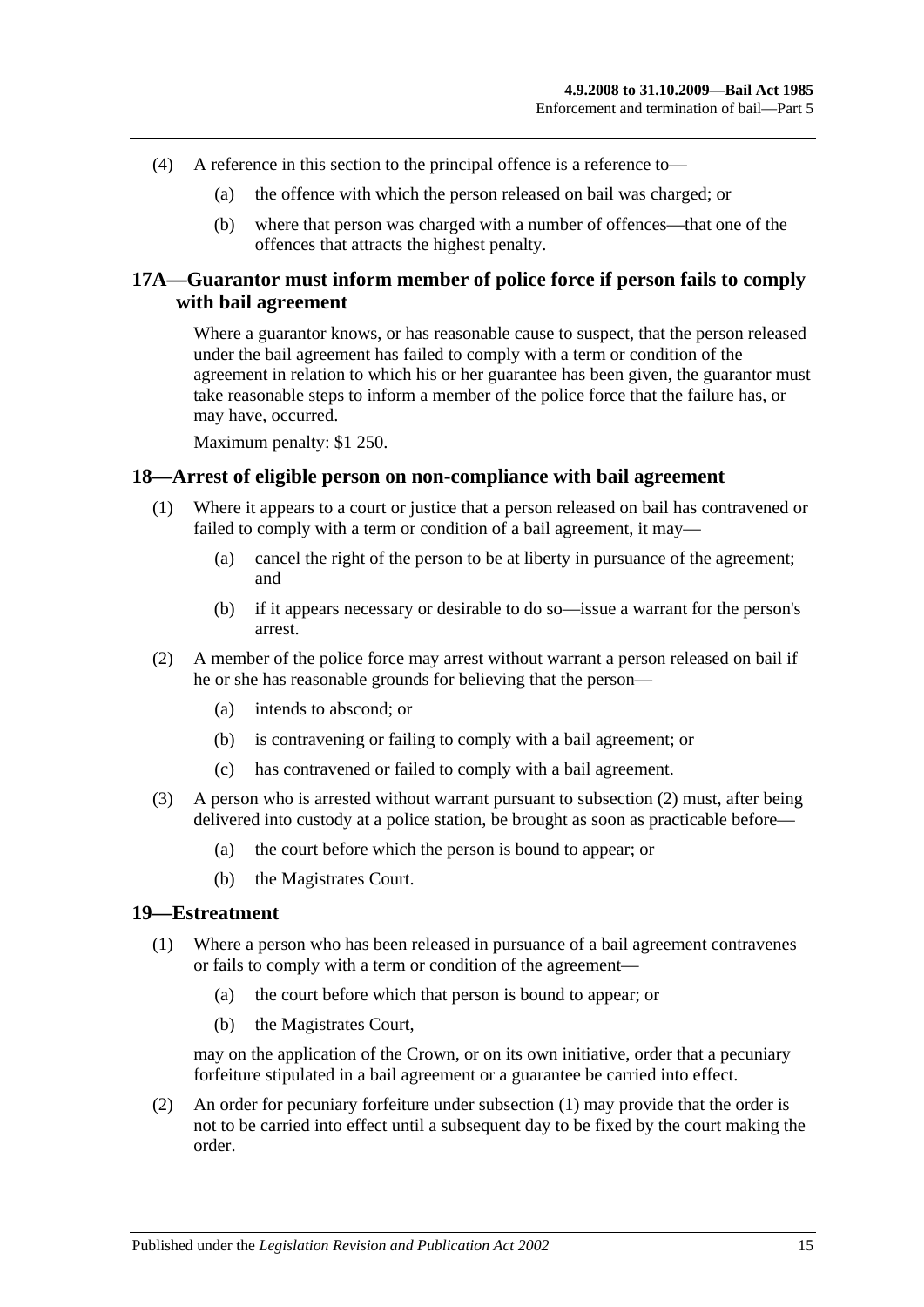- (3) Where a court makes an order under this section, the court may at any time for any sufficient reason on the application of the person in relation to whom the order is made, or on its own initiative—
	- (a) reduce the amount of the forfeiture as stipulated in the bail agreement or guarantee; or
	- (b) rescind its order.
- (3a) A court that makes an order under this section may allow time for payment of the amount forfeited and, if appropriate, direct that the amount be paid in instalments.
- (4) The amount of a pecuniary forfeiture that is carried into effect pursuant to an order under this section may be recovered as a fine.

### <span id="page-15-0"></span>**20—Termination of bail agreement**

When a person who is on bail is sentenced, or discharged without sentence, the bail agreement and guarantees (if any) terminate.

# <span id="page-15-1"></span>**Part 6—Miscellaneous**

# <span id="page-15-2"></span>**21—Evidence**

An apparently genuine document purporting to be a bail agreement or guarantee, or a copy of a bail agreement or guarantee, will be accepted by any court or justice as evidence of the bail agreement or guarantee and of its terms and conditions.

# <span id="page-15-3"></span>**21A—Applications on behalf of the Crown**

An application may be made or a consent given under this Act on behalf of the Crown  $by-$ 

- (a) the Director of Public Prosecutions; or
- (b) a person acting on the instructions of the Crown; or
- (c) any member of the police force.

#### <span id="page-15-4"></span>**21B—Intervention programs**

- (1) When a court releases a person who has been charged with an offence on bail, the court may make it a condition of the bail agreement that the person undertake an intervention program.
- (2) However—
	- (a) if the person does not agree to the imposition of such a condition, the court cannot impose it; and
	- (b) before the court imposes such a condition the court must satisfy itself that—
		- (i) the person is eligible for the services to be included on the program in accordance with applicable eligibility criteria (if any); and
		- (ii) those services are available for the person at a suitable time and place.
- (3) The court may make appropriate orders for assessment of the person to determine—
	- (a) a form of intervention program that is appropriate for the person; and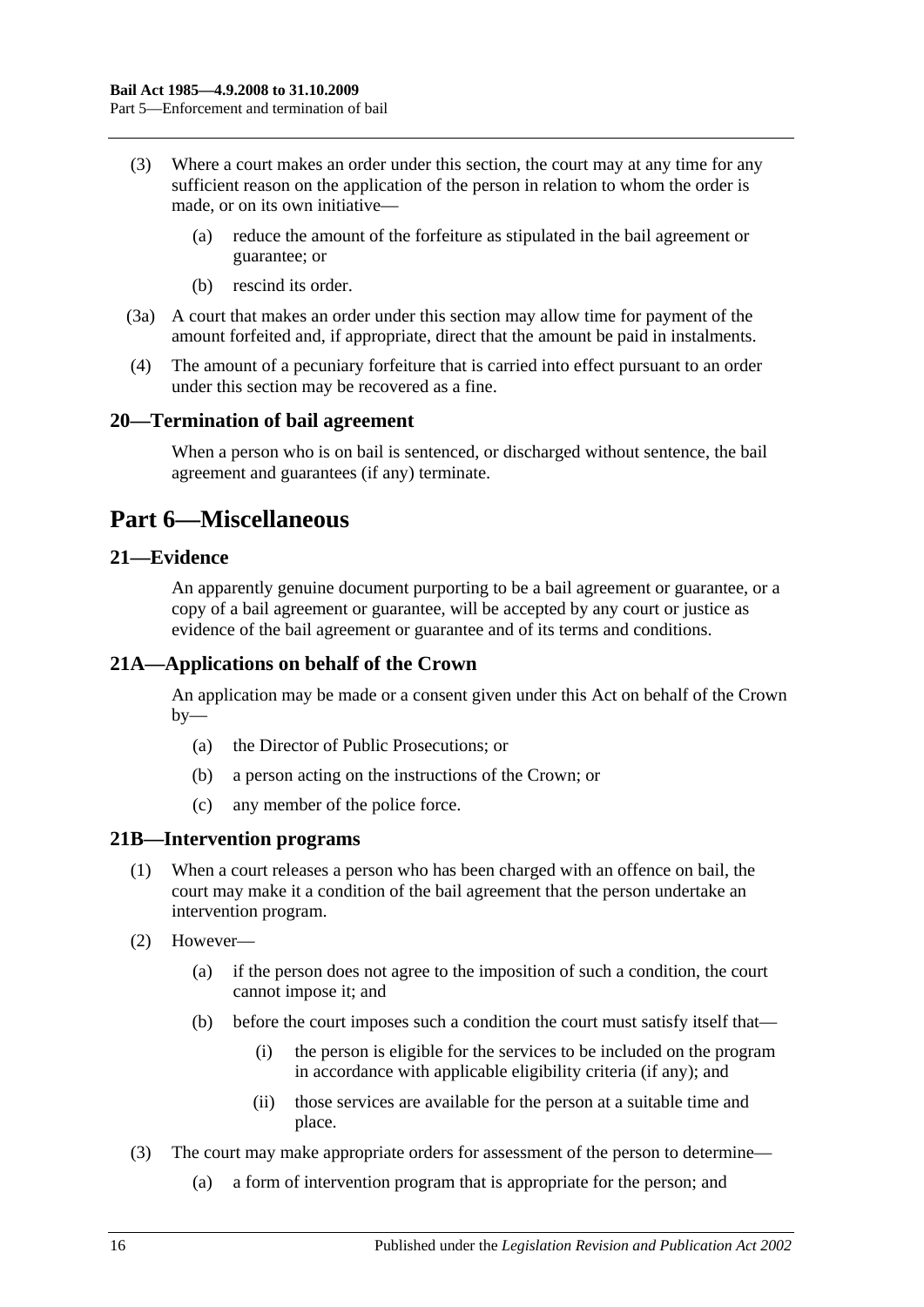(b) the person's eligibility for the services included on the program,

and may release the person on bail on condition that he or she undertake the assessment as ordered.

- <span id="page-16-1"></span>(4) Where a bail agreement contains a condition under this section—
	- (a) the person released on bail under the agreement must comply with conditions regulating his or her participation in the assessment or intervention program notified from time to time by the person's case manager; and
	- (b) a failure to comply with a requirement under [paragraph](#page-16-1) (a) may be regarded as a breach of a condition of the bail agreement.
- (5) The court may, at any time, on application by a person released on bail on condition that he or she participate in an assessment or intervention program, make an order revoking or varying the condition.
- (6) If an intervention program manager considers that—
	- (a) a person has failed to comply with a condition regulating the person's participation in an assessment or intervention program; and
	- (b) the failure to comply (of itself or in connection with other matters) suggests that the person is unwilling to participate in the assessment or program as directed,

the manager must refer the matter to the court and the court must then determine whether the failure to comply constitutes a breach of the bail agreement.

- (7) A certificate apparently signed—
	- (a) by an intervention program manager as to—
		- (i) whether the services to be included on a program are available for a particular person and, if so, when they will be available; or
		- (ii) whether a particular person is eligible for the services to be included on a program; or
	- (b) by a case manager as to whether a particular person has complied with conditions regulating his or her participation in an assessment or intervention program,

is admissible as evidence of the matter so certified.

#### <span id="page-16-0"></span>**21C—Power of delegation—intervention program manager**

- (1) An intervention program manager may, by instrument in writing, delegate a power or function under this Act—
	- (a) to a particular person; or
	- (b) to the person for the time being occupying a particular position.
- (2) A power or function so delegated under this section may, if the instrument of delegation so provides, be further delegated.
- (3) A delegation—
	- (a) may be absolute or conditional; and
	- (b) does not derogate from the power of the delegator to act in a matter; and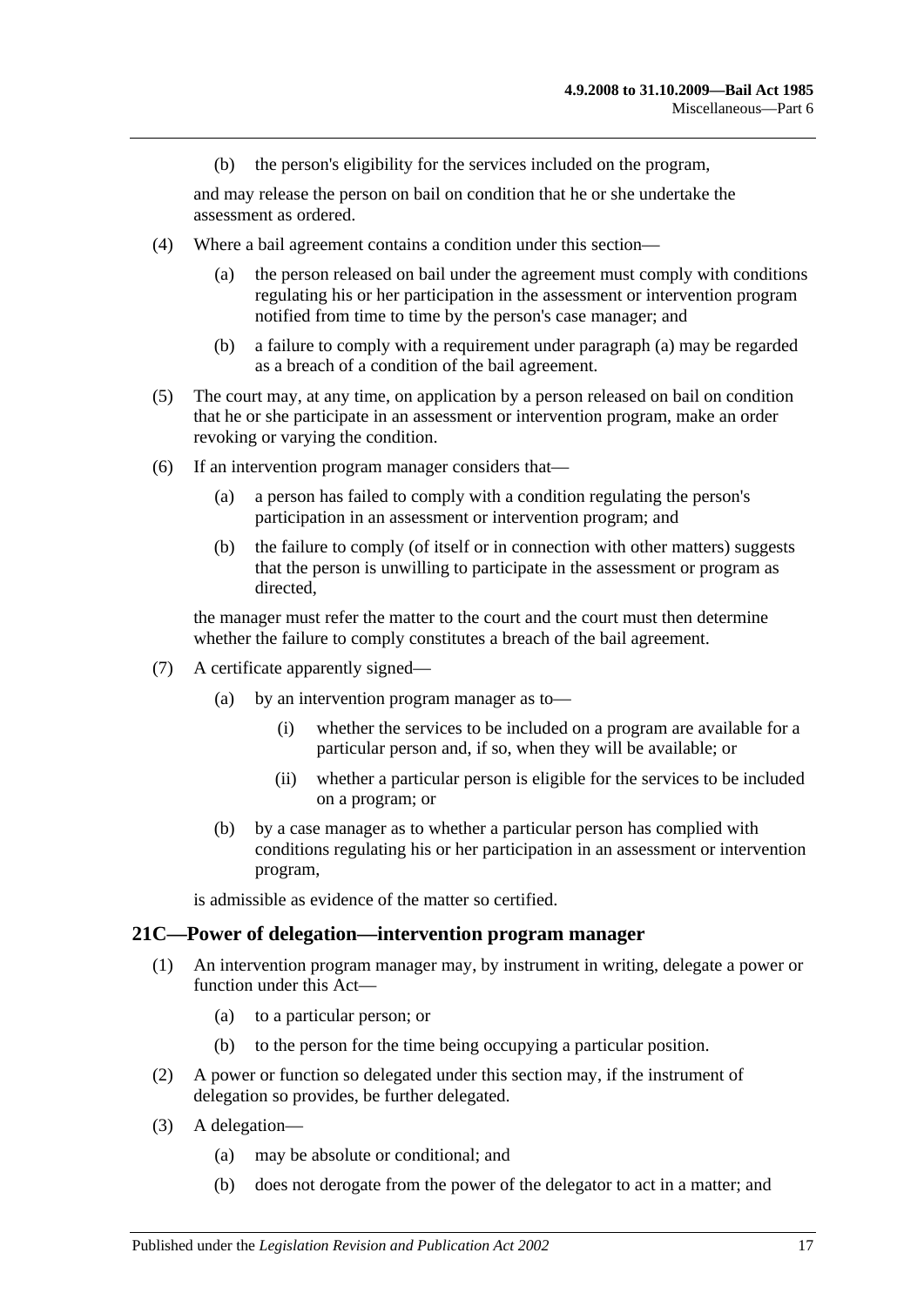(c) is revocable at will.

#### <span id="page-17-0"></span>**22—False information on bail applications**

A person who provides false information in an application for release on bail knowing it to be false is guilty of an offence.

Maximum penalty: \$1 250.

#### <span id="page-17-1"></span>**23—Period of release on bail not to count as part of sentence**

Where a person under sentence of imprisonment is released on bail pending the hearing and determination of an appeal, the period of release does not count as part of the sentence.

#### <span id="page-17-2"></span>**24—Act not to affect provisions relating to restraining orders**

Nothing in this Act affects the operation of—

- (a) the *[Domestic Violence Act](http://www.legislation.sa.gov.au/index.aspx?action=legref&type=act&legtitle=Domestic%20Violence%20Act%201994) 1994*; or
- (b) the provisions of the *[Summary Procedure Act](http://www.legislation.sa.gov.au/index.aspx?action=legref&type=act&legtitle=Summary%20Procedure%20Act%201921) 1921* relating to restraining orders.

#### <span id="page-17-3"></span>**25—Non-application of 48 Geo. III c. 58 in this State**

The Act of the Imperial Parliament 48 Geo. III c. 58 has no further force or effect in this State.

#### <span id="page-17-4"></span>**26—Regulations**

The Governor may make such regulations as are contemplated by this Act or as are necessary or expedient for the purposes of this Act.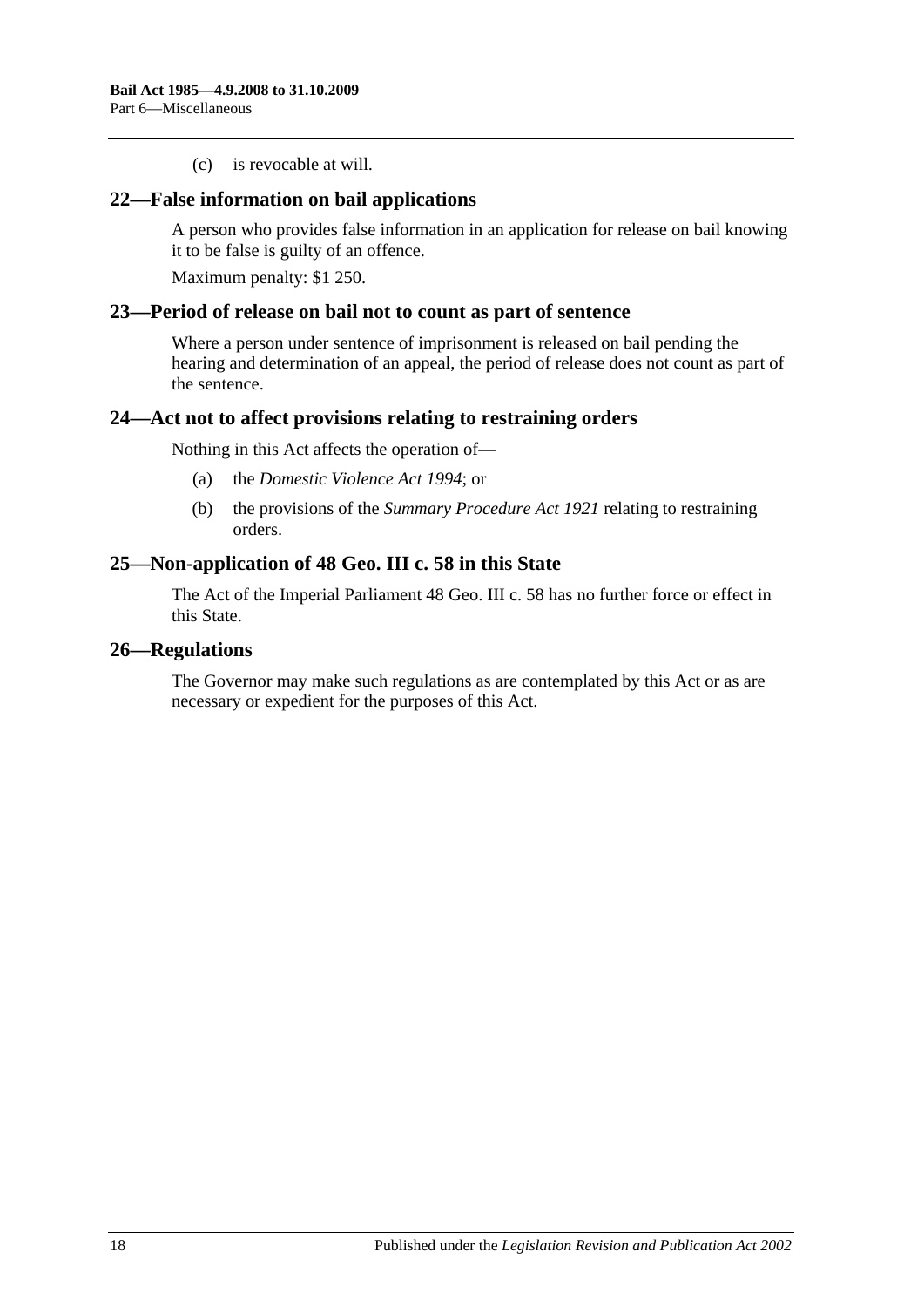# <span id="page-18-0"></span>**Legislative history**

# **Notes**

- Amendments of this version that are uncommenced are not incorporated into the text.
- Please note—References in the legislation to other legislation or instruments or to titles of bodies or offices are not automatically updated as part of the program for the revision and publication of legislation and therefore may be obsolete.
- Earlier versions of this Act (historical versions) are listed at the end of the legislative history.
- For further information relating to the Act and subordinate legislation made under the Act see the Index of South Australian Statutes or www.legislation.sa.gov.au.

# **Principal Act and amendments**

New entries appear in bold.

| Year | No | Title                                                                                           | Assent     | Commencement                                                           |
|------|----|-------------------------------------------------------------------------------------------------|------------|------------------------------------------------------------------------|
| 1985 | 5  | Bail Act 1985                                                                                   | 7.3.1985   | 7.7.1985 (Gazette 9.5.1985 p1399)                                      |
| 1986 | 33 | Statutes Amendment (Children's Bail) 10.4.1986<br>Act 1986                                      |            | 30.3.1987 (Gazette 26.2.1987 p440)                                     |
| 1987 | 32 | <b>Bail Act Amendment Act 1987</b>                                                              | 23.4.1987  | 4.10.1987 (Gazette 30.7.1987 p273)                                     |
| 1990 | 23 | <b>Statute Law Revision Act 1990</b>                                                            | 26.4.1990  | Sch 2-29.6.1990 (Gazette 14.6.1990<br>p1606                            |
| 1991 | 49 | <b>Director of Public Prosecutions</b><br>Act 1991                                              | 21.11.1991 | 6.7.1992 (Gazette 25.6.1992 p1869)                                     |
| 1991 | 69 | <b>Statutes Repeal and Amendment</b><br>(Courts) Act 1991                                       | 12.12.1991 | 6.7.1992 (Gazette 2.7.1992 p209)                                       |
| 1993 | 62 | <b>Statutes Amendment (Courts)</b><br>Act 1993                                                  | 27.5.1993  | ss 19-23-1.7.1993 (Gazette 24.6.1993<br>p2047                          |
| 1993 | 94 | <b>Statutes Repeal and Amendment</b><br>(Children's Protection and Young<br>Offenders) Act 1993 | 4.11.1993  | 1.1.1994 (Gazette 4.11.1993 p2177)                                     |
| 1994 | 22 | Domestic Violence Act 1994                                                                      | 26.5.1994  | 1.8.1994 (Gazette 14.7.1994 p68)                                       |
| 1995 | 27 | <b>Statutes Amendment</b><br>(Attorney-General's Portfolio)<br>Act 1995                         | 27.4.1995  | ss 4-11-10.7.1995 (Gazette 29.6.1995<br>p2973                          |
| 1996 | 67 | <b>Statutes Amendment</b><br>(Attorney-General's Portfolio)<br>Act 1996                         | 15.8.1996  | ss 4 & 5-17.10.1996 (Gazette<br>17.10.1996 p1361)                      |
| 1999 | 42 | <b>Statutes Amendment and Repeal</b><br>(Justice Portfolio) Act 1999                            | 5.8.1999   | Pt 3 (ss $5-10$ )-1.9.2000 (Gazette<br>11.5.2000 p2472)                |
| 2005 | 49 | <b>Statutes Amendment (Intervention</b><br>Programs and Sentencing Procedures)<br>Act 2005      | 27.10.2005 | Pt 2 (ss $4 \& 5$ ) and Sch 1-19.12.2005<br>(Gazette 15.12.2005 p4326) |
| 2005 | 56 | Justices of the Peace Act 2005                                                                  | 17.11.2005 | Sch 2 (cl 7)-1.7.2006 (Gazette<br>22.6.2006 p2012)                     |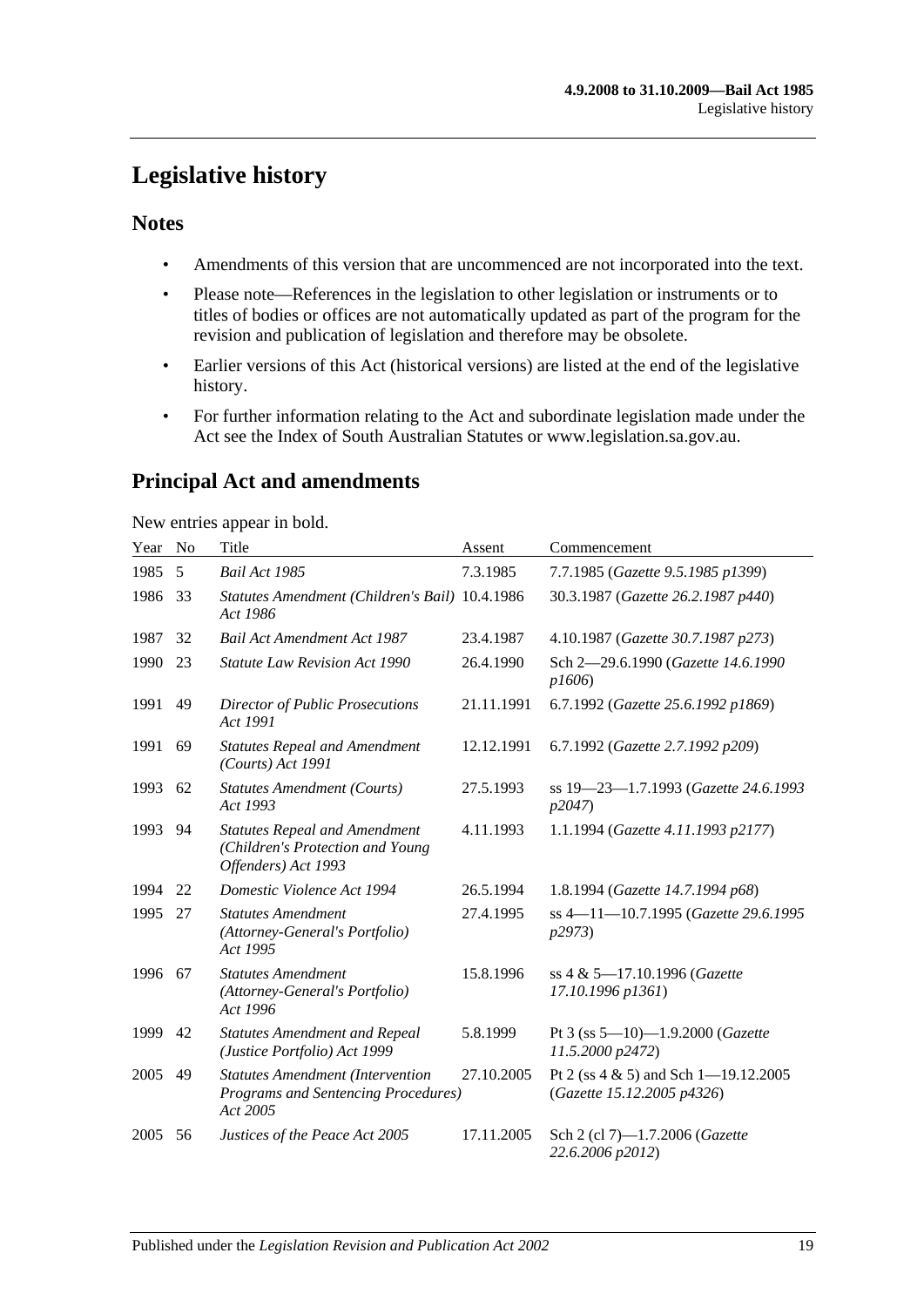#### **Bail Act 1985—4.9.2008 to 31.10.2009** Legislative history

| 2005        | -81       | Statutes Amendment (Vehicle and<br>Vessel Offences) Act 2005         | 8.12.2005 | Pt 3 (s 13)–30.7.2006 ( <i>Gazette</i><br>27.7.2006 p2400) |
|-------------|-----------|----------------------------------------------------------------------|-----------|------------------------------------------------------------|
| 2006        | -17       | <b>Statutes Amendment (New Rules of</b><br>Civil Procedure) Act 2006 | 6.7.2006  | Pt 11 (ss 45-47)-4.9.2006 (Gazette<br>17.8.2006 p2831)     |
| 2007        | 48        | <b>Statutes Amendment (Victims of</b><br>Crime) Act 2007             | 8.11.2007 | Pt 2 (s 4)—17.7.2008 ( <i>Gazette 17.7.2008</i><br>p3372   |
| <b>2008</b> | <b>13</b> | <b>Serious and Organised Crime</b><br>(Control) Act 2008             | 15.5.2008 | Sch 1 (cl 2)-4.9.2008 (Gazette 4.9.2008<br>p4227           |
| 2009        | 18        | Cross-border Justice Act 2009                                        | 21.5.2009 | Sch 1 (cl 2)-1.11.2009 (Gazette<br>29.10.2009 p4982)       |

# **Provisions amended**

New entries appear in bold.

Entries that relate to provisions that have been deleted appear in italics.

| Provision                        | How varied                                                 | Commencement |  |
|----------------------------------|------------------------------------------------------------|--------------|--|
| Pt1                              |                                                            |              |  |
| s <sub>2</sub>                   | deleted by $23/1990 s 3(1)$ (Sch 2)                        | 29.6.1990    |  |
| $s \; 3(1)$                      |                                                            |              |  |
| s(3(1))                          | s 3 redesignated as s $3(1)$ by $33/1986$ s $3(c)$         | 30.3.1987    |  |
| case manager                     | inserted by $49/2005$ s $4(1)$                             | 19.12.2005   |  |
| child                            | inserted by $33/1986$ s $3(a)$                             | 30.3.1987    |  |
| community<br>corrections officer | inserted by 42/1999 s 5                                    | 1.9.2000     |  |
| guardian                         | inserted by $33/1986$ s $3(b)$                             | 30.3.1987    |  |
| intervention<br>program          | inserted by $49/2005$ s $4(2)$                             | 19.12.2005   |  |
| intervention<br>program manager  | inserted by $49/2005$ s $4(2)$                             | 19.12.2005   |  |
| victim                           | amended by 32/1987 s 3                                     | 4.10.1987    |  |
| $s \; 3(2)$                      | inserted by $33/1986$ s $3(c)$                             | 30.3.1987    |  |
|                                  | amended by 23/1990 s 3(1) (Sch 2)                          | 29.6.1990    |  |
| s <sub>4</sub>                   |                                                            |              |  |
| s(4(1))                          | s 4 amended by 33/1986 s 3(d)                              | 30.3.1987    |  |
|                                  | s 4 amended and redesignated as $s$ 4(1) by<br>32/1987 s 4 | 4.10.1987    |  |
|                                  | amended by 23/1990 s 3(1) (Sch 2)                          | 29.6.1990    |  |
|                                  | amended by 62/1993 s 19                                    | 1.7.1993     |  |
| s(4(2)                           | inserted by $32/1987$ s 4(c)                               | 4.10.1987    |  |
| s <sub>5</sub>                   |                                                            |              |  |
| s 5(1)                           | amended by 32/1987 s 5                                     | 4.10.1987    |  |
|                                  | amended by 23/1990 s 3(1) (Sch 2)                          | 29.6.1990    |  |
|                                  | amended by 62/1993 s 20                                    | 1.7.1993     |  |
|                                  | amended by 27/1995 s 4                                     | 10.7.1995    |  |
|                                  | amended by $67/1996$ s $4(a)$                              | 17.10.1996   |  |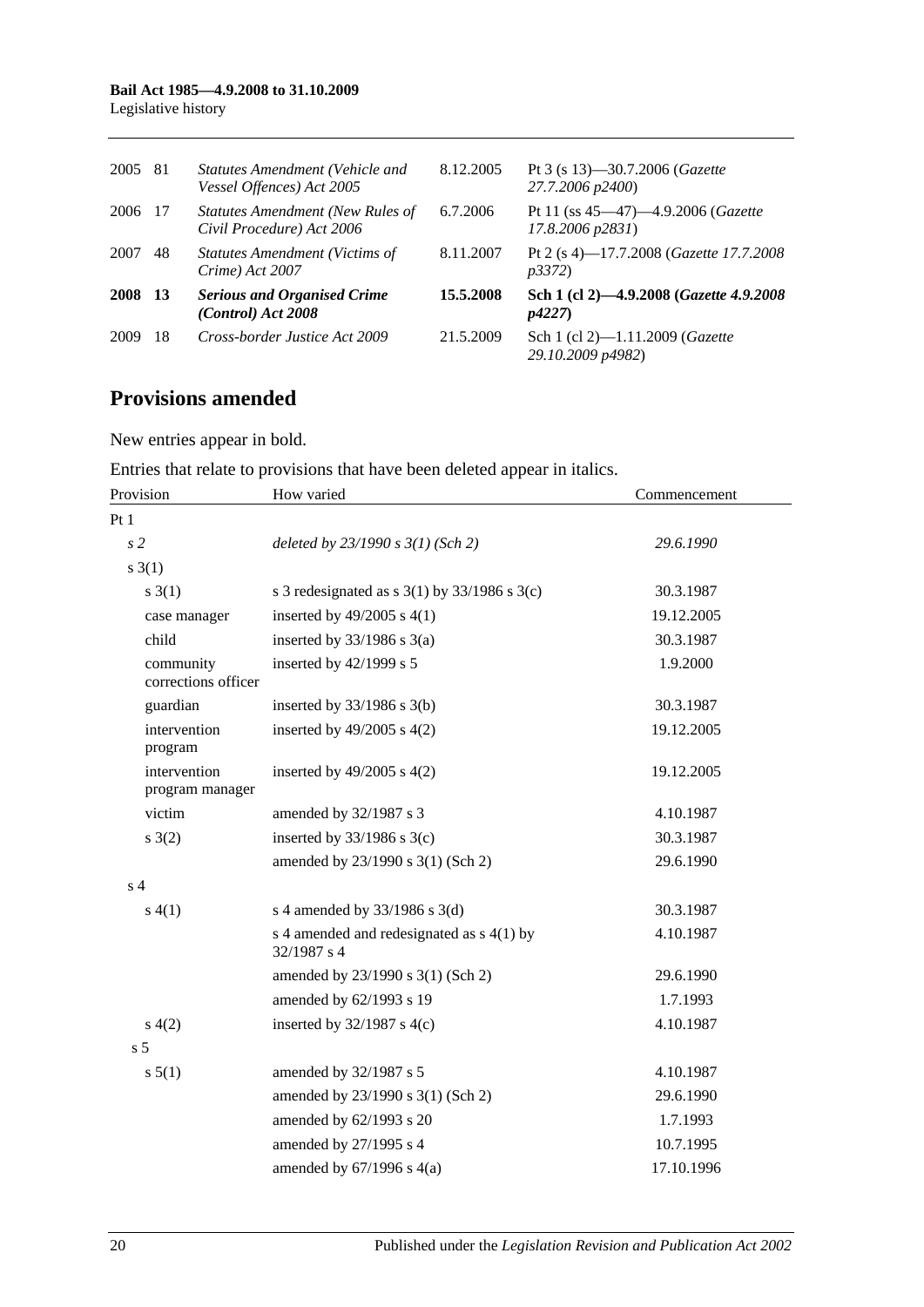#### **4.9.2008 to 31.10.2009—Bail Act 1985** Legislative history

|                     | amended by 56/2005 Sch 2 cl 7          | 1.7.2006   |
|---------------------|----------------------------------------|------------|
| s 5(2)              | substituted by $67/1996$ s $4(b)$      | 17.10.1996 |
| Pt 2                |                                        |            |
| s <sub>6</sub>      |                                        |            |
| s(6(1))             | amended by 23/1990 s 3(1) (Sch 2)      | 29.6.1990  |
|                     | amended by $62/1993$ s $21(a)$         | 1.7.1993   |
|                     | amended by 42/1999 s 6                 | 1.9.2000   |
| s(6(1a))            | inserted by $33/1986$ s $3(e)$         | 30.3.1987  |
|                     | amended by 23/1990 s 3(1) (Sch 2)      | 29.6.1990  |
| s(6(1b))            | inserted by $62/1993$ s $21(b)$        | 1.7.1993   |
| s(6(3))             | substituted by 32/1987 s 6             | 4.10.1987  |
| s 6(4)              | substituted by 32/1987 s 6             | 4.10.1987  |
|                     | amended by 17/2006 s 45                | 4.9.2006   |
| s(6(5)              | inserted by 32/1987 s 6                | 4.10.1987  |
| s <sub>7</sub>      |                                        |            |
| s(7(1)              | amended by 23/1990 s 3(1) (Sch 2)      | 29.6.1990  |
| $s \, 7(3)$ and (4) | substituted by 32/1987 s 7             | 4.10.1987  |
| $s \, 7(5)$ and (6) | inserted by 32/1987 s 7                | 4.10.1987  |
| Pt 3                |                                        |            |
| s <sub>8</sub>      |                                        |            |
| s(1)                | substituted by 32/1987 s 8             | 4.10.1987  |
| s(8(1a))            | inserted by 32/1987 s 8                | 4.10.1987  |
|                     | amended by 23/1990 s 3(1) (Sch 2)      | 29.6.1990  |
| 8(2)                | amended by 23/1990 s 3(1) (Sch 2)      | 29.6.1990  |
| s(2a)               | inserted by $33/1986$ s 3(f)           | 30.3.1987  |
| s(3)                | amended by 23/1990 s 3(1) (Sch 2)      | 29.6.1990  |
| s 9                 |                                        |            |
| $s \, 9(2)$         | amended by 23/1990 s 3(1) (Sch 2)      | 29.6.1990  |
| 10                  |                                        |            |
| 10(1)               | amended by 23/1990 s 3(1) (Sch 2)      | 29.6.1990  |
|                     | amended by $62/1993$ s $22(a)$         | 1.7.1993   |
|                     | (c) deleted by $22/1994$ Sch cl $2(a)$ | 1.8.1994   |
| 10(2)               | amended by 23/1990 s 3(1) (Sch 2)      | 29.6.1990  |
| 10(3)               | inserted by $62/1993$ s $22(b)$        | 1.7.1993   |
| s 10(4)             | inserted by 22/1994 Sch cl 2(b)        | 1.8.1994   |
| s 10A               | inserted by 81/2005 s 13               | 30.7.2006  |
| 10A(2)              | substituted by 48/2007 s 4             | 17.7.2008  |
|                     | substituted by 13/2008 Sch 1 cl 2      | 4.9.2008   |
| s 11                |                                        |            |
| s 11(2)             | amended by $33/1986$ s $3(g)$          | 30.3.1987  |
|                     | amended by $32/1987$ s $9(a)$          | 4.10.1987  |
|                     | amended by 23/1990 s 3(1) (Sch 2)      | 29.6.1990  |
|                     | amended by 42/1999 s 7(a), (b)         | 1.9.2000   |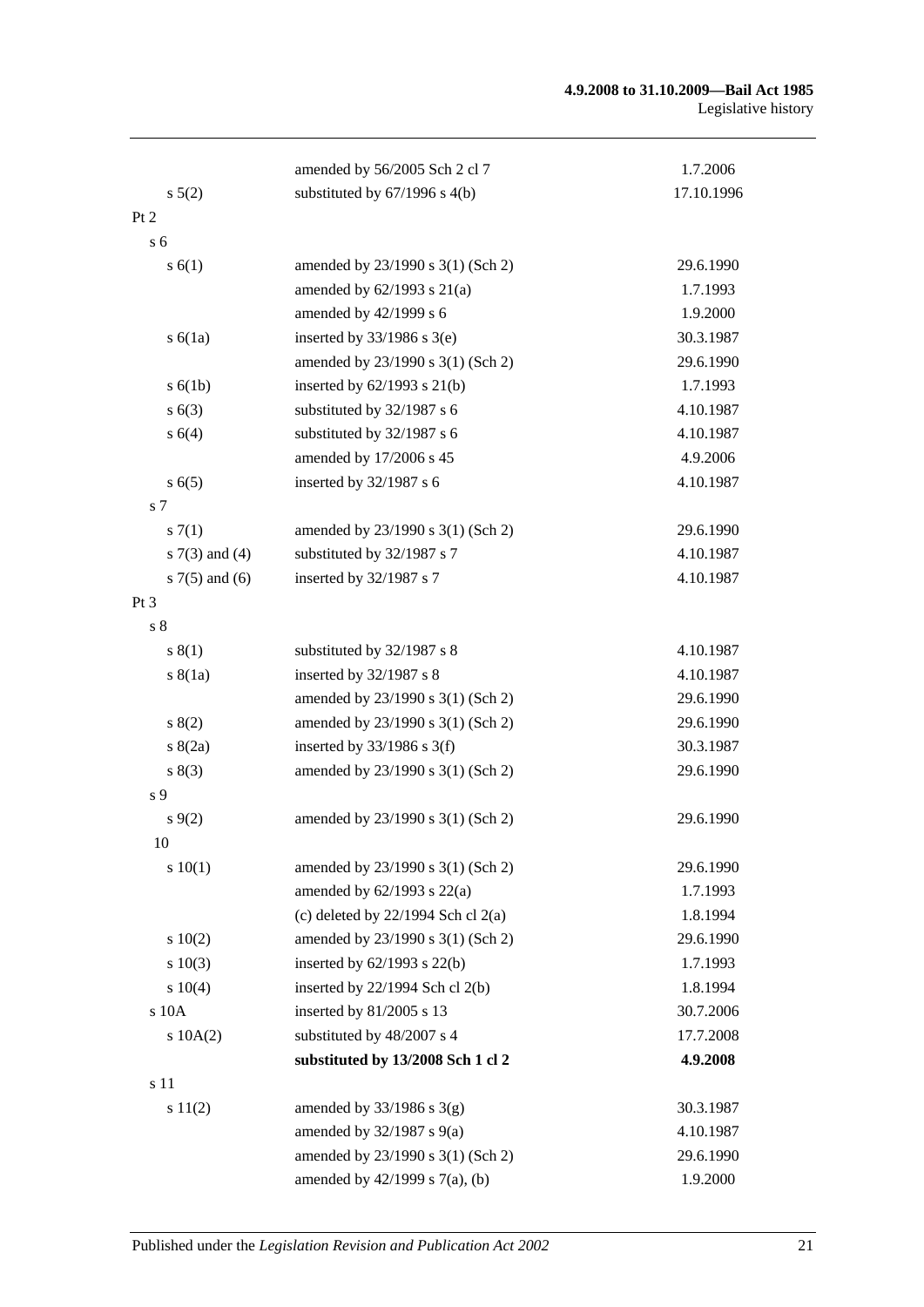| s 11(2a)            | inserted by $32/1987$ s $9(b)$    | 4.10.1987  |
|---------------------|-----------------------------------|------------|
| s 11(3)             | amended by $33/1986$ s $3(m)$     | 30.3.1987  |
|                     | substituted by $32/1987$ s $9(b)$ | 4.10.1987  |
|                     | amended by 23/1990 s 3(1) (Sch 2) | 29.6.1990  |
| s 11(3a)            | inserted by $32/1987$ s $9(b)$    | 4.10.1987  |
|                     | amended by 23/1990 s 3(1) (Sch 2) | 29.6.1990  |
| s $11(4)$ and $(5)$ | amended by 23/1990 s 3(1) (Sch 2) | 29.6.1990  |
| s 11(6)             | substituted by 32/1987 s 9(c)     | 4.10.1987  |
|                     | amended by 23/1990 s 3(1) (Sch 2) | 29.6.1990  |
|                     | amended by $27/1995$ s $5(a)$     | 10.7.1995  |
|                     | amended by 42/1999 s 7(c)         | 1.9.2000   |
|                     | (b) deleted by $42/1999$ s $7(c)$ | 1.9.2000   |
| s 11(7)             | amended by 23/1990 s 3(1) (Sch 2) | 29.6.1990  |
| s 11(7a)            | inserted by $32/1987$ s $9(d)$    | 4.10.1987  |
|                     | amended by $42/1999$ s $7(d)$     | 1.9.2000   |
| s 11(7b)            | inserted by $32/1987$ s $9(d)$    | 4.10.1987  |
|                     | amended by 23/1990 s 3(1) (Sch 2) | 29.6.1990  |
|                     | amended by 42/1999 s 7(e)         | 1.9.2000   |
| s 11(8)             | amended by $33/1986$ s $3(n)$     | 30.3.1987  |
|                     | amended by 23/1990 s 3(1) (Sch 2) | 29.6.1990  |
|                     | amended by $42/1999$ s $7(f)$     | 1.9.2000   |
| s 11(9)             | inserted by $32/1987$ s $9(e)$    | 4.10.1987  |
|                     | substituted by $27/1995$ s $5(b)$ | 10.7.1995  |
| s 11(10)            | inserted by $32/1987$ s $9(e)$    | 4.10.1987  |
| s 11(11)            | inserted by $32/1987$ s $9(e)$    | 4.10.1987  |
|                     | amended by 23/1990 s 3(1) (Sch 2) | 29.6.1990  |
|                     | substituted by $42/1999$ s $7(g)$ | 1.9.2000   |
| $s$ $11(12)$        | inserted by $32/1987 s$ 9(e)      | 4.10.1987  |
|                     | deleted by 42/1999 s 7(g)         | 1.9.2000   |
| s 12                |                                   |            |
| 12(1)               | amended by 23/1990 s 3(1) (Sch 2) | 29.6.1990  |
| s 13                |                                   |            |
| s 13(1)             | amended by 33/1986 s 3(o), (p)    | 30.3.1987  |
|                     | amended by 23/1990 s 3(1) (Sch 2) | 29.6.1990  |
| s 13(2)             | amended by $33/1986$ s $3(q)$     | 30.3.1987  |
|                     | amended by 23/1990 s 3(1) (Sch 2) | 29.6.1990  |
|                     | amended by $94/1993$ s $5(a)$     | 1.1.1994   |
|                     | substituted by $27/1995$ s $6(a)$ | 10.7.1995  |
| s 13(3)             | amended by $33/1986$ s $3(r)$     | 30.3.1987  |
|                     | amended by 23/1990 s 3(1) (Sch 2) | 29.6.1990  |
|                     | amended by $94/1993$ s $5(a)$     | 1.1.1994   |
|                     | amended by 67/1996 s 5            | 17.10.1996 |
| s 13(4)             | amended by 23/1990 s 3(1) (Sch 2) | 29.6.1990  |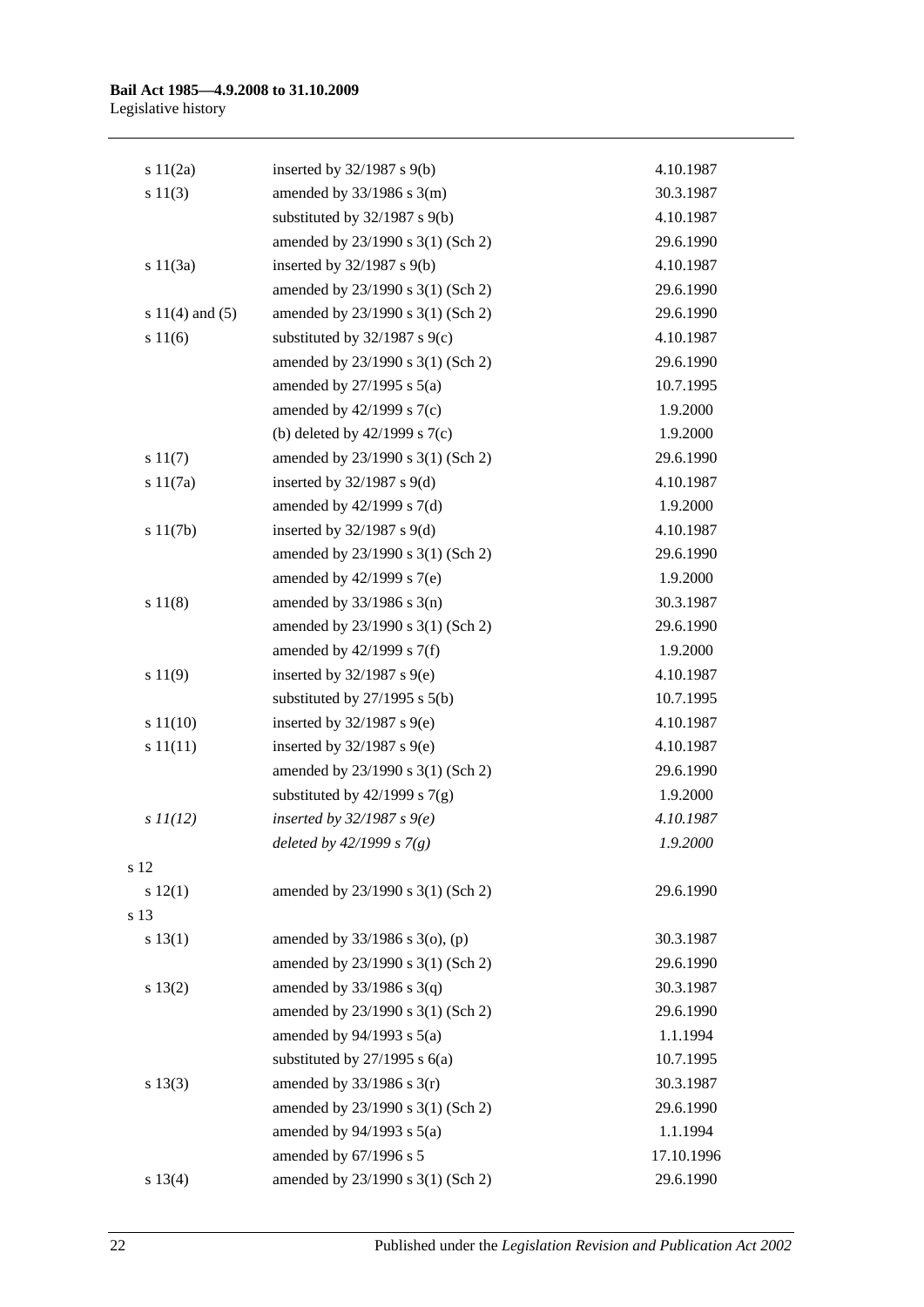#### **4.9.2008 to 31.10.2009—Bail Act 1985** Legislative history

|                     | amended by $94/1993$ s $5(b)$       | 1.1.1994  |
|---------------------|-------------------------------------|-----------|
| s 13(5)             | inserted by $94/1993$ s $5(c)$      | 1.1.1994  |
|                     | amended by $27/1995$ s $6(b)$       | 10.7.1995 |
| Pt 4                |                                     |           |
| s <sub>14</sub>     |                                     |           |
| $s\ 14(2)$          | amended by $33/1986$ s $3(s)$       | 30.3.1987 |
|                     | amended by 27/1995 s 7              | 10.7.1995 |
| s $14(3)$ —(5)      | amended by 23/1990 s 3(1) (Sch 2)   | 29.6.1990 |
| s 15                |                                     |           |
| s 15(1)             | amended by $33/1986$ s 3(t)         | 30.3.1987 |
|                     | amended by 23/1990 s 3(1) (Sch 2)   | 29.6.1990 |
|                     | amended by $27/1995$ s $8(a)$ , (b) | 10.7.1995 |
| s 15(2)             | amended by $33/1986$ s $3(u)$ , (v) | 30.3.1987 |
|                     | amended by 23/1990 s 3(1) (Sch 2)   | 29.6.1990 |
|                     | amended by $27/1995$ s $8(c)$ —(e)  | 10.7.1995 |
| s 15(3)             | amended by $33/1986$ s $3(w)$ , (x) | 30.3.1987 |
|                     | amended by 23/1990 s 3(1) (Sch 2)   | 29.6.1990 |
|                     | amended by 27/1995 s 8(f)           | 10.7.1995 |
| s 15A               | inserted by 32/1987 s 10            | 4.10.1987 |
| $s$ 15A(3)          | amended by 17/2006 s 46             | 4.9.2006  |
| s 16                | substituted by 32/1987 s 11         | 4.10.1987 |
| $Pt\,5$             |                                     |           |
| s 17                |                                     |           |
| s 17(1)             | amended by 23/1990 s 3(1) (Sch 2)   | 29.6.1990 |
|                     | amended by 27/1995 s 9(a)           | 10.7.1995 |
|                     | amended by 42/1999 s 8              | 1.9.2000  |
| s 17(2)             | amended by 23/1990 s 3(1) (Sch 2)   | 29.6.1990 |
|                     | substituted by $27/1995$ s $9(b)$   | 10.7.1995 |
| $s\ 17(3)$          | amended by $27/1995$ s $9(c)$       | 10.7.1995 |
| s 17(3a)            | inserted by 32/1987 s 12            | 4.10.1987 |
|                     | deleted by $27/1995 s 9(d)$         | 10.7.1995 |
| s 17A               | inserted by 32/1987 s 13            | 4.10.1987 |
|                     | amended by 23/1990 s 3(1) (Sch 2)   | 29.6.1990 |
|                     | amended by 42/1999 s 9              | 1.9.2000  |
| s 18                |                                     |           |
| s $18(1)$ and $(2)$ | amended by 23/1990 s 3(1) (Sch 2)   | 29.6.1990 |
| s 18(3)             | inserted by 32/1987 s 14            | 4.10.1987 |
|                     | amended by 27/1995 s 10             | 10.7.1995 |
| s 19                |                                     |           |
| s 19(1)             | amended by 23/1990 s 3(1) (Sch 2)   | 29.6.1990 |
|                     | amended by 27/1995 s 11(a), (b)     | 10.7.1995 |
|                     | amended by 17/2006 s 47(1)          | 4.9.2006  |
| s 19(2)             | substituted by $32/1987$ s $15(a)$  | 4.10.1987 |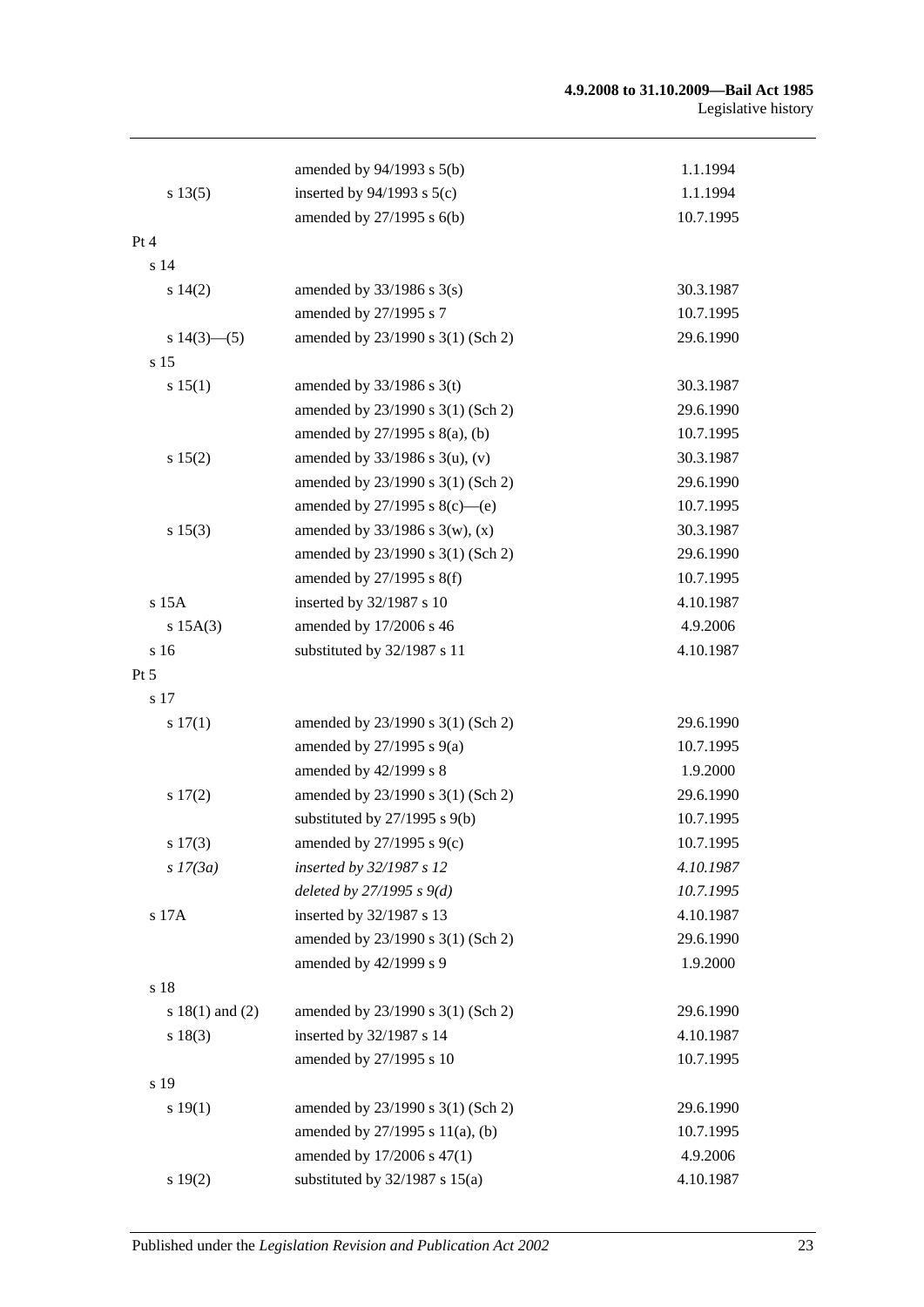|                 | amended by $27/1995$ s $11(c)$               | 10.7.1995  |
|-----------------|----------------------------------------------|------------|
| s 19(3)         | amended by 27/1995 s 11(d)                   | 10.7.1995  |
|                 | amended by 17/2006 s 47(2)                   | 4.9.2006   |
| s 19(3a)        | inserted by 32/1987 s 15(b)                  | 4.10.1987  |
|                 | substituted by 62/1993 s 23                  | 1.7.1993   |
|                 | amended by 27/1995 s 11(e)                   | 10.7.1995  |
| s <sub>20</sub> | amended by $33/1986$ s $3(y)$                | 30.3.1987  |
|                 | substituted by 32/1987 s 16                  | 4.10.1987  |
| $Pt\ 6$         |                                              |            |
| s 21            | amended by 23/1990 s 3(1) (Sch 2)            | 29.6.1990  |
| s 21A           | inserted by 32/1987 s 17                     | 4.10.1987  |
|                 | amended by 49/1991 Sch 2                     | 6.7.1992   |
| ss 21B and 21C  | inserted by 49/2005 s 5                      | 19.12.2005 |
| s 22            | amended by 23/1990 s 3(1) (Sch 2)            | 29.6.1990  |
|                 | amended by 42/1999 s 10                      | 1.9.2000   |
| s 23            |                                              |            |
| $s\,23(1)$      | s 23 redesignated as s 23(1) by 32/1987 s 18 | 4.10.1987  |
|                 | substituted by $23/1990$ s $3(1)$ (Sch 2)    | 29.6.1990  |
|                 | substituted by 69/1991 s 18                  | 6.7.1992   |
| $s\,23(2)$      | inserted by 32/1987 s 18                     | 4.10.1987  |
| s <sub>24</sub> | amended by $33/1986$ s $3(z)$                | 30.3.1987  |
|                 | amended by 23/1990 s 3(1) (Sch 2)            | 29.6.1990  |
|                 | substituted by 22/1994 Sch cl 2(c)           | 1.8.1994   |

# **Transitional etc provisions associated with Act or amendments**

# *Statutes Amendment (Intervention Programs and Sentencing Procedures) Act 2005, Sch 1*

### **1—Review of services included on intervention programs**

- (1) Either House of Parliament may, not before the first anniversary of the commencement of this Act, require the Ombudsman to carry out an investigation concerning the value and effectiveness of all services included on intervention programs (within the meaning of the *[Bail Act](http://www.legislation.sa.gov.au/index.aspx?action=legref&type=act&legtitle=Bail%20Act%201985) 1985* and the *[Criminal Law \(Sentencing\)](http://www.legislation.sa.gov.au/index.aspx?action=legref&type=act&legtitle=Criminal%20Law%20(Sentencing)%20Act%201988)  Act [1988](http://www.legislation.sa.gov.au/index.aspx?action=legref&type=act&legtitle=Criminal%20Law%20(Sentencing)%20Act%201988)*) in the 12 month period following that commencement (or another period specified by the House).
- (2) For the purposes of the investigation, the Ombudsman may exercise the same investigative powers as are conferred on the Ombudsman by the *[Ombudsman](http://www.legislation.sa.gov.au/index.aspx?action=legref&type=act&legtitle=Ombudsman%20Act%201972)  Act [1972](http://www.legislation.sa.gov.au/index.aspx?action=legref&type=act&legtitle=Ombudsman%20Act%201972)* in relation to an investigation duly initiated under that Act.
- (3) The Ombudsman must, after completing the investigation, submit a report on the outcome of the investigation to—
	- (a) if the investigation was required by the Legislative Council—the President of the Legislative Council; or